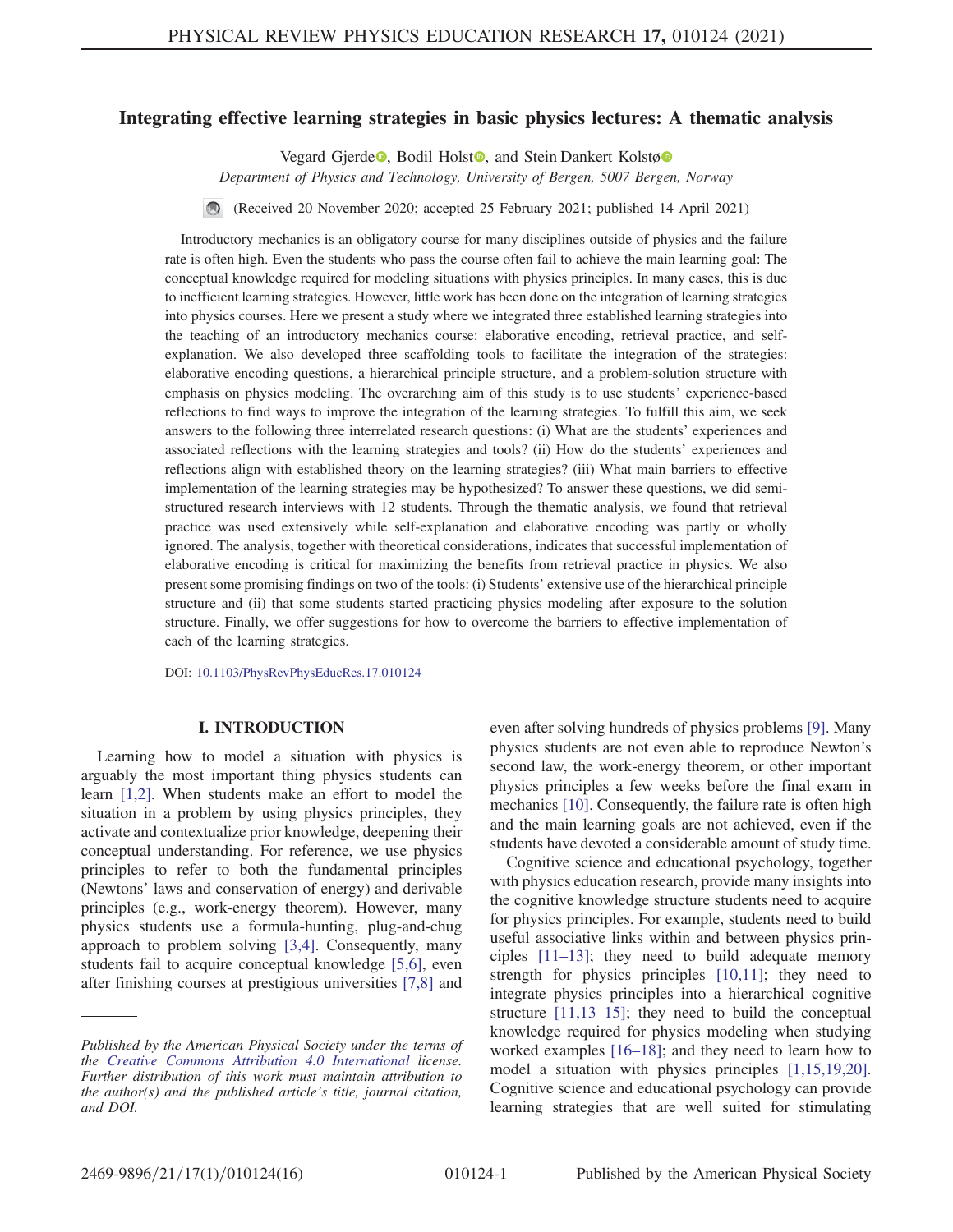learning on all these levels, e.g., Refs. [\[21,22\].](#page-13-8) However, there is a lack of translation from basic research to the teaching of physics [\[23\]](#page-13-9).

There have been numerous attempts at intervening in students' use of learning strategies in higher education. However, students often hold widespread beliefs and illusions about learning that hinders them from becoming self-regulated users of effective learning strategies [\[24\]](#page-13-10). They may also struggle to transfer the learnings from oneoff interventions from outside the classroom to inside the classroom [\[25\]](#page-13-11) and, although they often intend to use effective learning strategies, many fail to follow through with their intentions [\[26\].](#page-13-12) Many students tend to prefer ineffective learning strategies—e.g., reading, copying, and highlighting lecture notes [\[26\]](#page-13-12)—over effective learning strategies [\[27](#page-13-13)–29], even when given direct instruction in the relative effectiveness of learning strategies and when given evidence that their performance improved with effective strategies [\[30\]](#page-13-14). Yan, Bjork, and Bjork [\[30\]](#page-13-14) argued that the three main reasons for students' persistent misconceptions of learning were the sense of fluency associated with ineffective strategies, preexisting beliefs, and thoughts about unique learning styles.

There seems to be a growing consensus that training inside the context of the classroom is superior to interventions outside of the classroom [\[25,31,32\].](#page-13-11) However, few studies on learning strategies are conducted in authentic classroom settings [\[33,34\]](#page-13-15). Fewer still implement multiple learning strategies. A rare exception being Gurung and Burns [\[35\]](#page-13-16) who implemented two learning strategies retrieval practice and distributed practice—in an authentic setting. Biwer et al. [\[36\]](#page-14-0) used a 6-h intervention, outside of the classroom, to foster students' awareness, reflection, and practice of multiple learning strategies in medical sciences. The qualitative findings suggested that student adoption was impeded by the students' uncertainties about effort and time management, lack of available material, and lack of knowledge of how to implement the learning strategies. Also, outside of the classroom, Endres et al. [\[37\]](#page-14-1) tried to follow multiple proven principles for strategy interventions [\[38\]](#page-14-2) in their digital learning environment, such as implementation intentions [\[39\]](#page-14-3) and principles for multimedia learning [\[40\].](#page-14-4) Still, most students continued with suboptimal studying.

In addition to the challenges mentioned above, it is difficult to teach students the relevant and necessary knowledge about the learning strategies. Moreover, it is difficult to bridge the gap from correct knowledge to actual usage of the learning strategies [\[30\]](#page-13-14), especially when introducing multiple learning strategies [\[36\].](#page-14-0) Further, the structure of the domain knowledge is opaque to the students [\[41\]](#page-14-5), making it difficult for them to find and use suitable educational resources.

Basic learning strategies can potentiate more complex learning strategies. For example, elaborative encoding can potentiate retrieval practice, retrieval practice can potentiate self-explanations, and self-explanations can potentiate problem solving. This is an important reason why simultaneous integration of several strategies is critical for achieving the potential of each strategy. Integration is also important for identifying relevant barriers and facilitators for each learning strategy. See Secs. I A–I C for further discussion on how the learning strategies potentiate each other.

In this study, we integrated three established learning strategies into two existing learning arenas of an introductory mechanics course: Lectures and a problem-solving seminar. We developed three scaffolding tools to facilitate the integration. By integrating learning strategies into the learning arenas of a course, we ensure that more students get exposure and practice over an extended period of time, with the possibility of slowly changing their study habits. Specifically, the three strategies were elaborative encoding for learning useful associative links within and between physics principles; retrieval practice for strengthening the memories of physics principles; and self-explanation for learning the conceptual knowledge required for physics modeling during problem solving. The three associated scaffolding tools were a set of questions for supporting elaborative encoding, the hierarchical principle structure for mechanics [\[10\]](#page-13-5), and a problem-solution structure with emphasis on physics modeling; see Supplemental Material [\[42\]](#page-14-6) for more information on the scaffolding tools. Prior work has shown that retrieval practice of the hierarchical principle structure for mechanics is beneficial for the performance of physics students [\[10\]](#page-13-5). Our study differs from this and other studies on learning strategies in that we integrate multiple strategies into lectures, all intended to synergize, and that we focus on effective implementation.

This study is not a test of whether these learning strategies work in physics. An important assumption of our work is that the presented learning strategies are indeed effective, as shown by basic cognitive science and educational psychology, e.g., Refs. [\[21,22,43\]](#page-13-8). The overarching purpose of this study is to investigate how to effectively implement the integration of these strategies and tools into introductory physics courses, especially by identifying important barriers and facilitators.

In order to achieve our purpose, we pursue three interrelated research questions: (i) What are the students' experiences and associated reflections with the learning strategies and tools? (ii) How do the students' experiences and reflections align with established theory on the learning strategies? (iii) What main barriers to effective implementation of the learning strategies may be hypothesized? To answer these questions, we used thematic analysis [\[44\]](#page-14-7) to qualitatively analyze semistructured research interviews with 12 students. Qualitative analysis is an established tool for investigating the processes of an intervention [\[45\]](#page-14-8).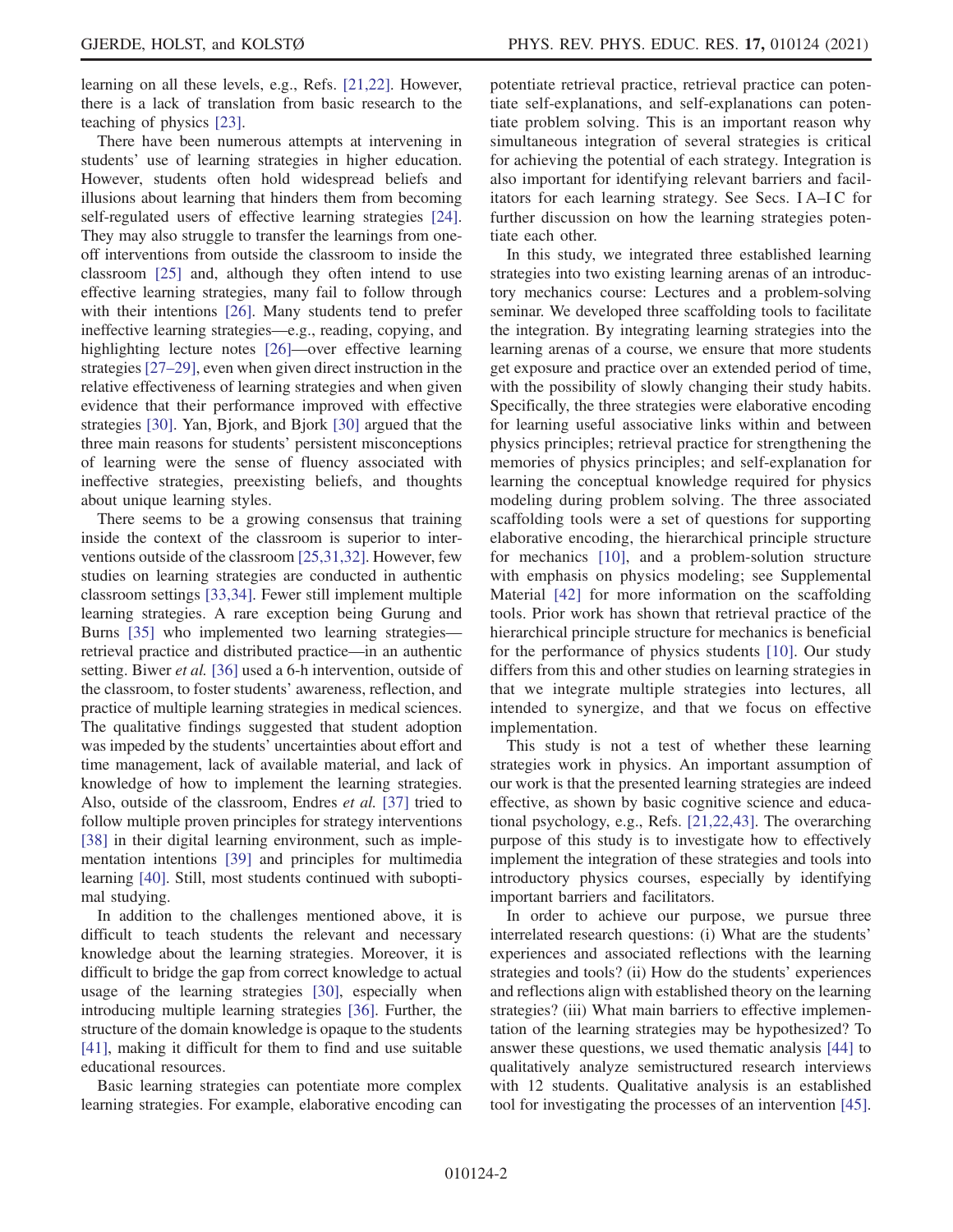Thematic analysis is a foundational type of qualitative analysis where one identifies, checks and rechecks, progressively refines, and reports themes in the data [\[44\].](#page-14-7) We use the framework of knowing what to do when, why, and how ["WWW&H," e.g., Refs. [\[31,46\]](#page-13-17) ]—important aspects of self-regulated learning—for comparing students' metacognitive knowledge of the learning strategies with established theory. The university was shut down because of the Covid-19 pandemic eight weeks into the 22-week semester. This changed the study into a two-month intervention, where they lost access to some of the structured learning arenas and self-regulated use of learning strategies became more important.

In the next sections, we introduce the three learning strategies of elaborative encoding, retrieval practice, and self-explanations. The scaffolding tools are briefly discussed in the methods section.

### A. Learning strategy 1: Elaborative encoding

Elaborative encoding is to deliberately search for connections between knowledge units, to create redundancy of retrieval cues to the memory and redundancy of inference pathways to the memory [\[47\]](#page-14-9). Elaborative encoding works best when students create highly integrated, plentiful, meaningful, and predictive associative links [\[47](#page-14-9)–49]. This can be done by answering guiding questions that are intended to stimulate elaborative encoding [\[50\].](#page-14-10) An example elaborative encoding-question is "What happens if one variable in the principle changes size?"

When students first start learning new physics principles, they lack meaningful associations between the symbols and terms within the equations and they lack meaningful associations between principles [\[48\]](#page-14-11). Therefore, students have to rely on cue strength, which they also lack, to be able to retrieve a weak memory [\[51\]](#page-14-12). Creating meaningful connections within and between principles gives students more direct retrieval pathways and more ways to reconstruct weak memories during retrieval practice [\[12,47\]](#page-13-18). Hence, we believe that elaborative encoding of physics principles can potentiate retrieval practice through the creation of intra- and interitem associations because it enables mental reconstruction of the memory [\[12,49\]](#page-13-18) and increases the retrieval success rate during retrieval practice [\[52](#page-14-13)–54]. Self-evidently, meaningful associative links within and between physics principles are also important for achieving mastery of physics modeling.

### B. Learning strategy 2: Retrieval practice

Retrieval practice is a learning strategy where one purposefully retrieves memories in order to strengthen them and increase the likelihood of being able to recall them at a later stage, e.g., being able to recall Newtons' three laws. Retrieving a memory adds more strength to the memory compared to restudy [\[55\]](#page-14-14) because, unlike restudy, retrieval is a gradual process of reconstructing the memory thereby increasing the strength of intra-item associations [\[12,56\]](#page-13-18). The increased memory strength from retrieval practice improves memory accessibility [\[51\]](#page-14-12), makes retrieval of the memory less dependent on cues from the environment [\[12,51\],](#page-13-18) spares working memory capacity [\[57](#page-14-15)–59], improves retrieval fluency [\[60\],](#page-14-16) and improves transfer to new contexts [\[34,61](#page-13-19)–63]. Despite the proven benefits of retrieval practice in many domains [\[21,22\]](#page-13-8), little research has been done on retrieval practice in physics until recently [\[10,17,23\]](#page-13-5).

Retrieval practice of physics principles and their conditions of application can potentiate other learning strategies [\[64](#page-14-17)–66]. It can reduce the failure rate and time spent floundering during problem solving, especially during physics modeling [\[67\]](#page-14-18); it can improve the quality of student problem solving by shifting their focus to the conditions of application of principles [\[17\]](#page-13-20); it can improve the quality of students' self-explanations [\[17\]](#page-13-20) through increased prior knowledge and knowledge access [\[68](#page-14-19)–70]; and we speculate that it can also improve the effectiveness of other learning activities, such as reading and attending lectures.

Novice students typically lack cohesion in their knowledge [\[41\]](#page-14-5). Some research suggests that a hierarchical structuring of memories enables direct encoding into long-term memory, thereby extending the capacity of working memory through long-term working memory [\[14\]](#page-13-21). Gjerde, Holst, and Kolstø [\[10\]](#page-13-5) used the meaningful connections between physics principles in mechanics to create a hierarchical principle structure for mechanics, which their students used in retrieval practice. We believe that this is a superior option to using tables, flashcards, or any other structuring of the retrieval material that fails to meaningfully organize the content knowledge.

#### C. Learning strategy 3: Self-explanations

Self-explanation is to explain the steps in a worked example in order to learn how to solve problems. For example, one can explain the physics model in a worked example by identifying the underlying physics principle(s), explicating the conditions of application, and describing how the mathematical equations are set up and why [\[16,17,71\]](#page-13-7). Self-explanation results in the creation of abstract rules for problem solving that can be retrieved and interpreted during problem solving and in direct memories of parts of worked examples that can be retrieved and used analogically [\[16,17,72\].](#page-13-7) The abstract rules provide context, direction, and depth to problem-solving actions [\[17,72\]](#page-13-20), building the conceptual knowledge base required to model physical situations.

High-quality self-explanation—self-explanations that explicate principles, conditions of actions, and goals for the action steps in worked examples—can potentiate problem solving, especially helping students learn how to solve conceptually challenging problems [\[16,17,73\]](#page-13-7). Self-explanation increases students' reliance on prior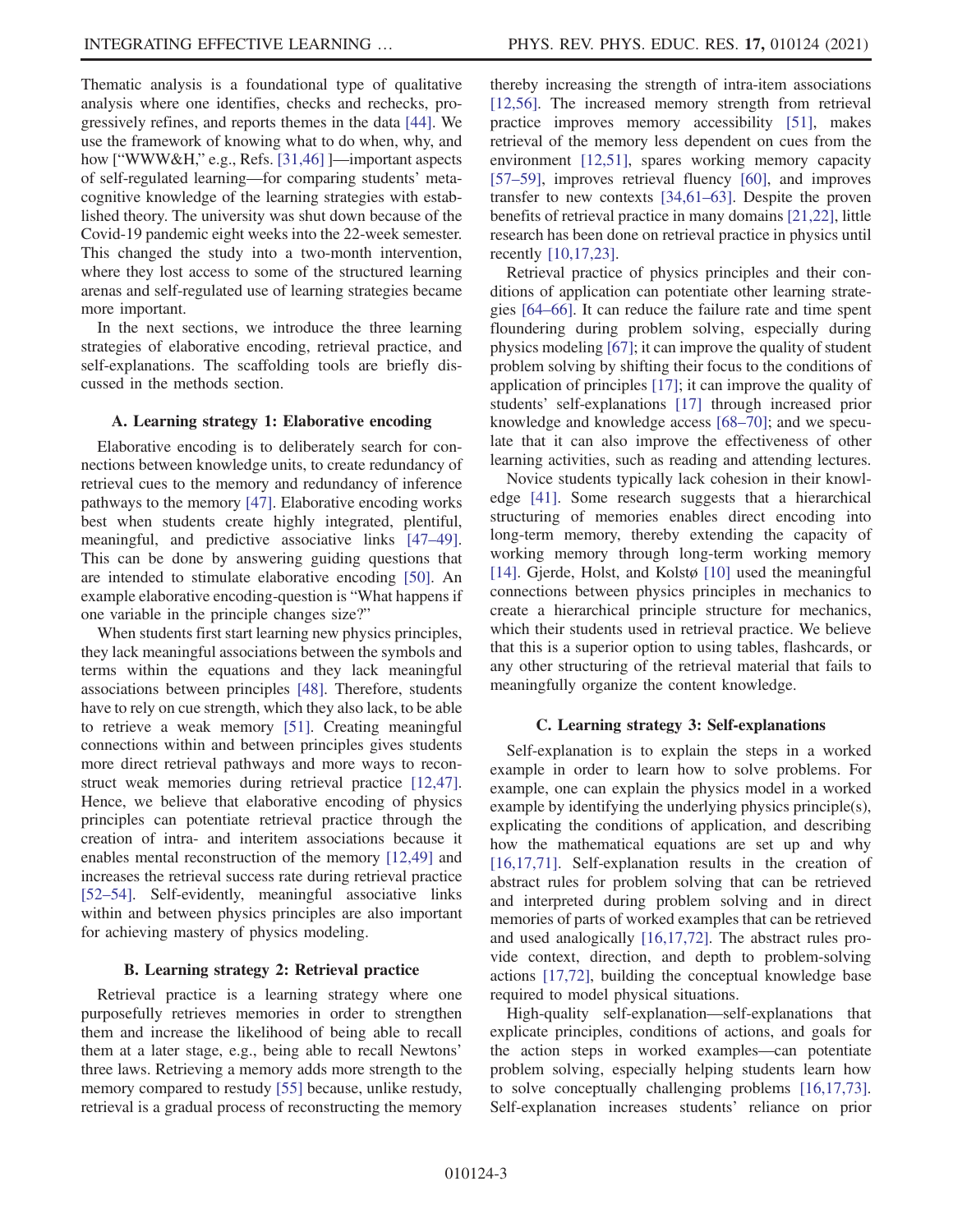knowledge [\[68](#page-14-19)–70], and may therefore synergize with retrieval practice of physics principles by converting strong memories of physics principles into useful conceptual knowledge [\[17\].](#page-13-20) Finally, a major contributor to many students' low learning efficiency during problem solving is time spent floundering [\[52,74\].](#page-14-13) Self-explanations can reduce students' floundering through prior self-explained worked examples, but also through treating the problem they are currently stuck on as a worked example (given that the solution is readily available).

#### II. METHODS

#### A. Participants

The intervention was implemented in an introductory mechanics course with approximately 150 students enrolled. There were 12 interview participants, seven females, five males, and a mean age of 21 years (range: 19 to 28). There were four students from physics, two from energy, two from geophysics, one from ocean technology, one from nanotechnology, one from teacher education, and one other. There was also a wide range in previous calculus grades (F to B) and final exam scores in mechanics (19–98 percentage points). The study was approved by the Norwegian Centre for Research Data and all the participants provided informed consent.

### B. The learning strategy integration intervention

We integrated the three learning strategies into lectures and a problem-solving seminar. The existing structure of the lectures was a mix of traditional lecturing and Peer Instruction with conceptual problems [\[7\]](#page-13-3). Peer Instruction is a useful way to focus students' attention on the relevant physics principles, as conceptual problems are often designed to reduce the need for mathematics. We kept the existing lecture structure but reduced the traditional lecturing.

We used the first lecture of the semester to briefly inform students about what the learning strategies are, why they improve learning, and how and when they should be used. We also presented some of our results from prior semesters and some important results from the literature. Finally, we told them about the results in the literature of how students tend to prefer lectures and strategies that feel fluent and effortless but which ultimately result in less learning than more effortful and active lectures and strategies [\[75,76\].](#page-15-0)

# 1. Elaborative encoding and retrieval practice integrated into lectures

The students participated in structured elaborative encoding and retrieval practice during 15-min sessions at the start of one of two weekly lectures. Hence, they could participate in six 15-min sessions in the six weeks leading up to the Covid-19 shutdown. The students retrieved and elaboratively encoded physics principles, using the hierarchical principle structure for mechanics as a scaffolding tool. The students were advised on how to maximize the effectiveness of the retrieval practice through advice on a projector screen and a short instructional video on how to do retrieval practice. The elaborative encoding questions were adjacent to the retrieval practice advice on the projector screen. These questions were intended as a scaffold for creating associative links within and between principles we had not yet covered and for principles they were unfamiliar with. The retrieval practice-advice provided suggestions for when they should spend time answering the elaborative encoding questions. Students performed the retrieval practice on a sheet of paper where all the equations had been fully or partly removed from the hierarchical principle structure. Every student had the full hierarchical principle structure available for feedback and restudy. Students were told that we expected them to do retrieval practice on the material that had already been covered in lectures, but that they could go beyond this if they wanted to. To model a way to answer the elaborative encoding questions, we uploaded example Q&As for five important principles and notified students of this with an announcement on the student portal. See Supplemental Material [\[42\]](#page-14-6) for the elaborative encoding-questions, an example Q&A for elaborative encoding, the hierarchical principle structure for mechanics, the retrieval sheets, and the retrieval practice advice.

### 2. Self-explanation integrated into seminars

Self-explanation was integrated into a weekly 2-h seminar on problem solving. The students received four weekly seminar problems as voluntary homework one week prior to the seminars. The problems were almost all multipleequation problems and generally not broken into parts (problems from Ref. [\[77\]](#page-15-1)). The solutions were structured in a way to emphasize the different phases of problem solving, which has been found to facilitate students' understanding and transfer [\[74,78\]](#page-14-20) and they contained no instructional explanations to avoid suppressing selfexplanation activity [\[79\].](#page-15-2) Specifically, we structured the solutions according to the following five steps: (i) Initial coding of the problem by identifying the goal(s) and given variables, (ii) constructing a diagram and/or a picture, (iii) modeling the problem with physics principles, (iv) solving the problem by doing mathematical procedures on the physics model, and (v) reflecting on the solution. See Supplemental Material [\[42\]](#page-14-6) for an example solution following this structure.

The seminar started with 10 min of individual written self-explanation of a worked example, which the students had not prepared for in advance. This was followed by a short (5 min) explanation of the worked example by the seminar leader. The students used a worksheet where the whole solution was available, following the solution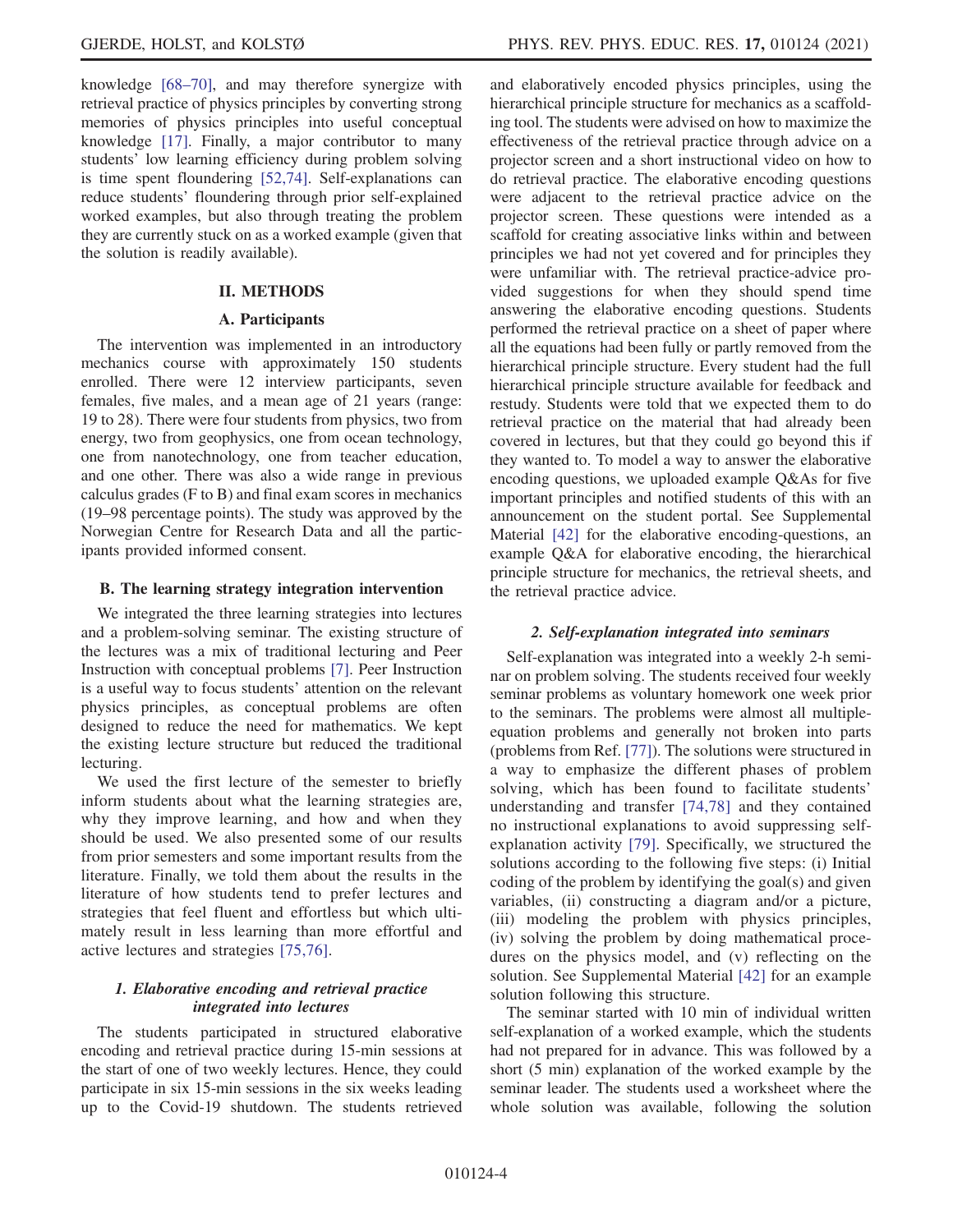structure above (see Supplemental Material [\[42\]](#page-14-6) for an example of the solution structure) and were told to write self-explanations in a box under the solution. The four pre-announced seminar problems then followed, which took approximately 15 min each. For these four problems, the seminar leader first coded the problem and drew a diagram while explaining his thinking. Then, a physics model for the problem (the key equations) was presented on a screen and the students attempted to explain the model. Afterward, the seminar leader presented his explanation of the physics model, i.e., explicating the principles and conditions of application, describing the set up, and explaining how the model could lead to the goal, before revealing and explaining the rest of the solution, i.e., the mathematical procedures and final reflections. In the final 15 min of the seminar, the students attempted to solve a new problem by using the presented solution structure. The seminar leader progressively revealed and explained parts of his solution to help the students who were stuck. Hence, the students' five opportunities to practice self-explanation and one opportunity to practice physics modeling were interleaved with the seminar leader modeling how to self-explain the physics model six times. By receiving a thorough explanation of the physics model, the students were also indirectly taught how to do physics modeling.

After the shutdown, the problem-solving seminar was uploaded as on-demand videos, with one to two videos per problem. The structure of the seminar was the same. However, instead of the allotted time for students' selfexplaining in the physical seminars, the students were rather encouraged to pause the video and self-explain in the digital seminars. Seven out of the fourteen problem-solving seminars were digital.

The solution sheet to the six problems was uploaded immediately after the seminar. Although not all students were aware of this, the students could access the textbook solution manual for the four pre-announced seminar problems (with a more standard solution structure) to help them prepare for the seminars. This was not possible for the first and the last problem during the seminar, as these were not pre-announced and were frequently adapted from a different textbook or prior exam questions.

#### C. Interview procedures

The semistructured research interviews were conducted digitally with an interview guide by the third author. This was to reduce potential bias due to students' familiarity with the first author (problem-solving seminar leader) and the second author (the lecturer). The interview guide consisted of questions that probed students' experiences and reflections of the different learning strategies and tools, see Supplemental Material [\[42\]](#page-14-6) for the interview guide. Intelligent verbatim transcription of the interviews was done by an authorized company (Totaltekst).

#### D. Data analysis

We used a variant of the thematic analysis method laid out by Braun and Clarke [\[44\].](#page-14-7) The analysis was performed in the software NVivo [\[80\].](#page-15-3) Our thematic analysis identified themes explicating and naming meanings expressed by the students, with some themes representing our interpretation of the underlying meaning of the students' utterances. We counted as a theme anything that captured important aspects related to our research questions, especially looking for themes important for improving the integration of the learning strategies and tools. We use the framework of knowing what to do when, why, and how, e.g., Refs. [\[31,46\]](#page-13-17) for analyzing the alignment between students' metacognitive knowledge of the learning strategies and established theory. Similar to Biwer et al. [\[36\],](#page-14-0) we identify potential barriers and facilitating aspects for each of the learning strategies based on the identified themes.

An important theoretical assumption for the analysis is that people are more similar than dissimilar in their learning processes and that supposed learning styles are irrelevant for optimal instruction and learning (prior knowledge is relevant) [\[81\]](#page-15-4). Further, we are not probing for students' unique insights into learning, rather sticking closely to theoretical models of learning and comparing students' practices and reflections to these ideals.

The general flow of the analysis was as follows: The first author listened to all the audio recordings twice before segmenting the written transcripts into broad categories relating to the different learning strategies and tools. The next step was detailed coding of the students' utterances and identification of themes. These codes were then hierarchically categorized according to tentative themes and then structured visually in a thematic map for each learning strategy. The themes were continually refined during the process—changed, collapsed, or separated in response to renewed inspections of underlying utterances and themes and any perceived lack in internal coherence or external distinguishability, as recommended by Braun and Clarke [\[44\].](#page-14-7) The analysis was also discussed in seminars with the first and last author and three other educational researchers. Finally, the sections with qualitative findings and discussion of the findings were sketched and discussed for possible inconsistencies. The first author listened five times through all the interviews during the process, searching for missed themes and inconsistencies.

We caution that sample-to-population generalization is generally not appropriate for qualitative analysis [\[82\]](#page-15-5). Nevertheless, we believe that the findings describe existing experiences and reflections. Furthermore, findings may be used as working hypotheses[\[83\]](#page-15-6) in new contexts. However, the potential for case-to-case generalization needs to be carefully evaluated by the reader through an analysis of whether the readers' relevant context sufficiently matches the particulars of this study [\[84\].](#page-15-7) Finally, analytic generalization, where one relates particular findings from a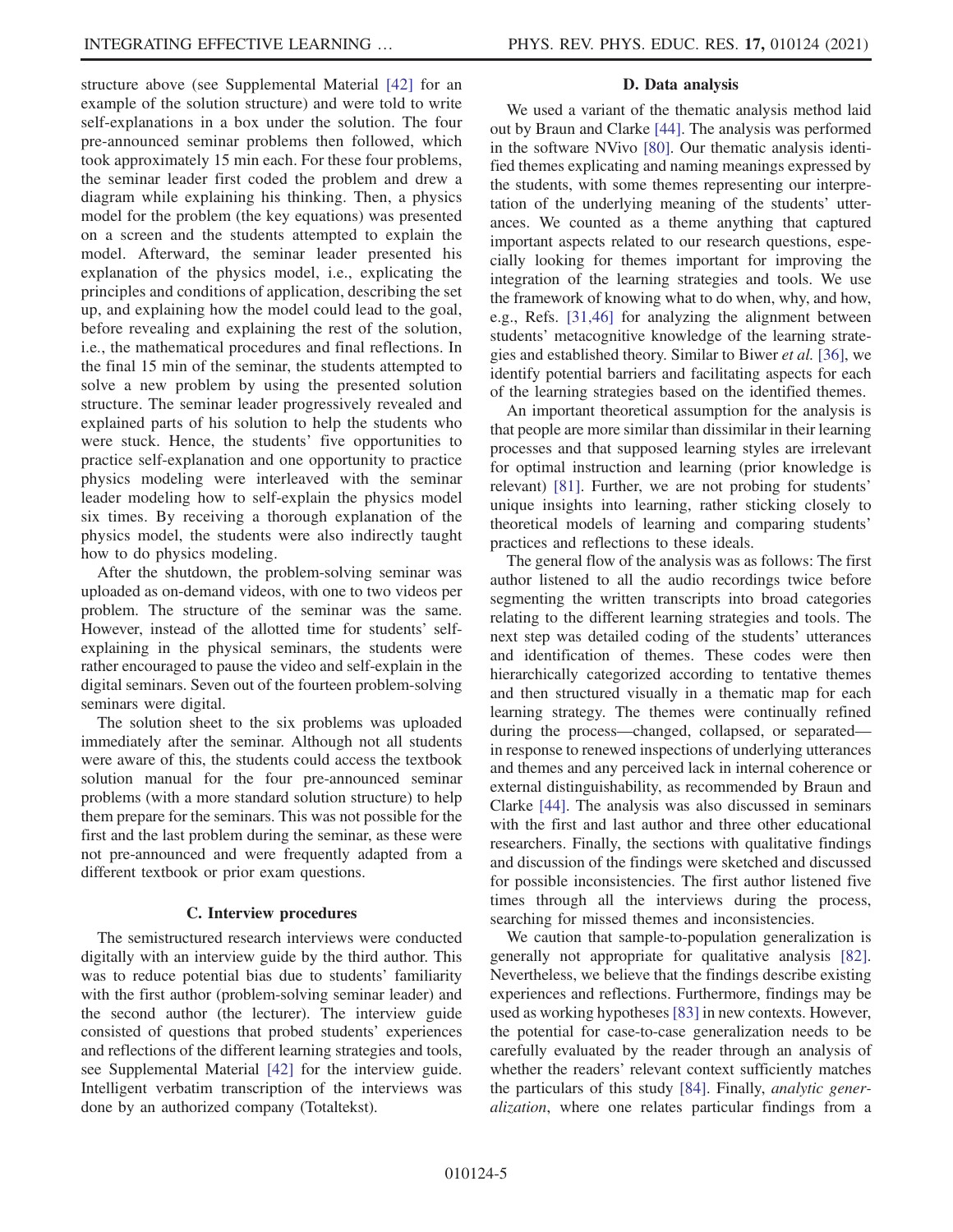qualitative study to a broader theory, is not dependent on samples and populations [\[82,85\]](#page-15-5). Therefore, we view this study as providing nuance to theories on how to facilitate students' use of learning strategies.

# III. FINDINGS AND DISCUSSION

In this section, we present the themes regarding students' experiences and reflections with each of the learning strategies (research question 1), connecting the students' experiences and reflections to theory on what to do when, why, and how, e.g., Refs. [\[31,46\]](#page-13-17) and to barriers and facilitating aspects of the implementation (research questions 2 and 3). We also offer suggestions for how to overcome the barriers and build on facilitating aspects of effective implementation of each of the learning strategies. After presenting the findings from the three learning strategies, we present some emergent findings for the solution structure and physics modeling and for the hierarchical principle structure for mechanics (HPSM). See Supplemental Material [\[42\]](#page-14-6) for the original quotes in Norwegian.

### A. Elaborative encoding

<span id="page-5-1"></span>The identified themes for the students' experiences and reflections with elaborative encoding are listed in Table [I](#page-5-0), together with their connections to research questions 2 and 3.

# 1. Themes in students' experiences and reflections with elaborative encoding

Three students had vague notions that elaborative encoding was something else, e.g., explaining solutions to oneself or discussion prompts for problem solving, and two students believed that elaborative encoding was best for repetition and testing oneself. Five students thought the cost of doing elaborative encoding was too high and that the value was too low, e.g., "It is so much for so little, I think" and "I guess it is because I haven't felt a need for it. And maybe that I couldn't bother spending time on it, in a way."

Almost without exceptions, the students ignored the elaborative encoding questions and were completely unaware of the example Q&As we had uploaded.

However, it appeared that about half the students unintentionally practiced elaborative encoding in their self-study, seemingly without awareness that they were doing what was intended with the elaborative encoding questions. One student, who tried to say what he did instead of elaborative encoding, explained exactly what the authors intended for the elaborative encoding:

I think it comes more out of the principle. […] I think I rather use the physical symbols in the formula, or principle, to remember what it really says and how it looks. Instead of going back and looking [at the elaborative encoding-questions], 'Ok, this equation gives joule, this is then this and this and this.' I think it is more like that.

Two students cited the overwhelming amount of study options as a reason for not engaging in elaborative encoding.

# 2. Alignment with theory

Themes 1-3 in Table [I](#page-5-0) indicate that students gained very little metacognitive knowledge of elaborative encoding. They lacked knowledge of when and why one should use elaborative encoding and many even lacked knowledge of what it is. Theme 4 also indicates that some didn't know how to do it. The pervasive lack of metacognitive knowledge suggests that they also failed to connect elaborative encoding to retrieval practice and that this may have exasperated the problem of rote rehearsal during retrieval practice (see the next section) which is known to be an ineffective strategy [\[86\].](#page-15-8)

Although it appears that the students lacked metacognitive knowledge of elaborative encoding, it also seems that some students have study practices that align with theory on how one should do elaborative encoding.

# 3. Barriers and facilitating aspects

Theme 3 in Table [I](#page-5-0) indicates that we first need to give students clear reasons for engaging in elaborative encoding. Themes 4–7 indicate that there are substantial barriers to overcome regarding the task structure and associated instructional resources. The students' reluctance to using

<span id="page-5-0"></span>TABLE I. Themes from students' experiences and reflections on elaborative encoding (EE).

| Themes in students' experiences and reflections | Connection to research questions 2 and 3        |
|-------------------------------------------------|-------------------------------------------------|
| 1. Thinks EE is something else than it is       | Lacking knowledge of what it is                 |
| 2. Better for repetition and testing            | Lacking knowledge of when one should use it     |
| 3. Too little value, too high cost              | Lacking knowledge of why one should use it      |
| 4. Ignored EE-questions                         | Barriers regarding task structure and resources |
| 5. Unaware of uploaded example Q&As             | Barriers regarding task structure and resources |
| 6. Unintentionally using EE during self-study   | Barriers regarding task structure and resources |
| 7. Overwhelmed by study options                 | Barriers regarding task structure and resources |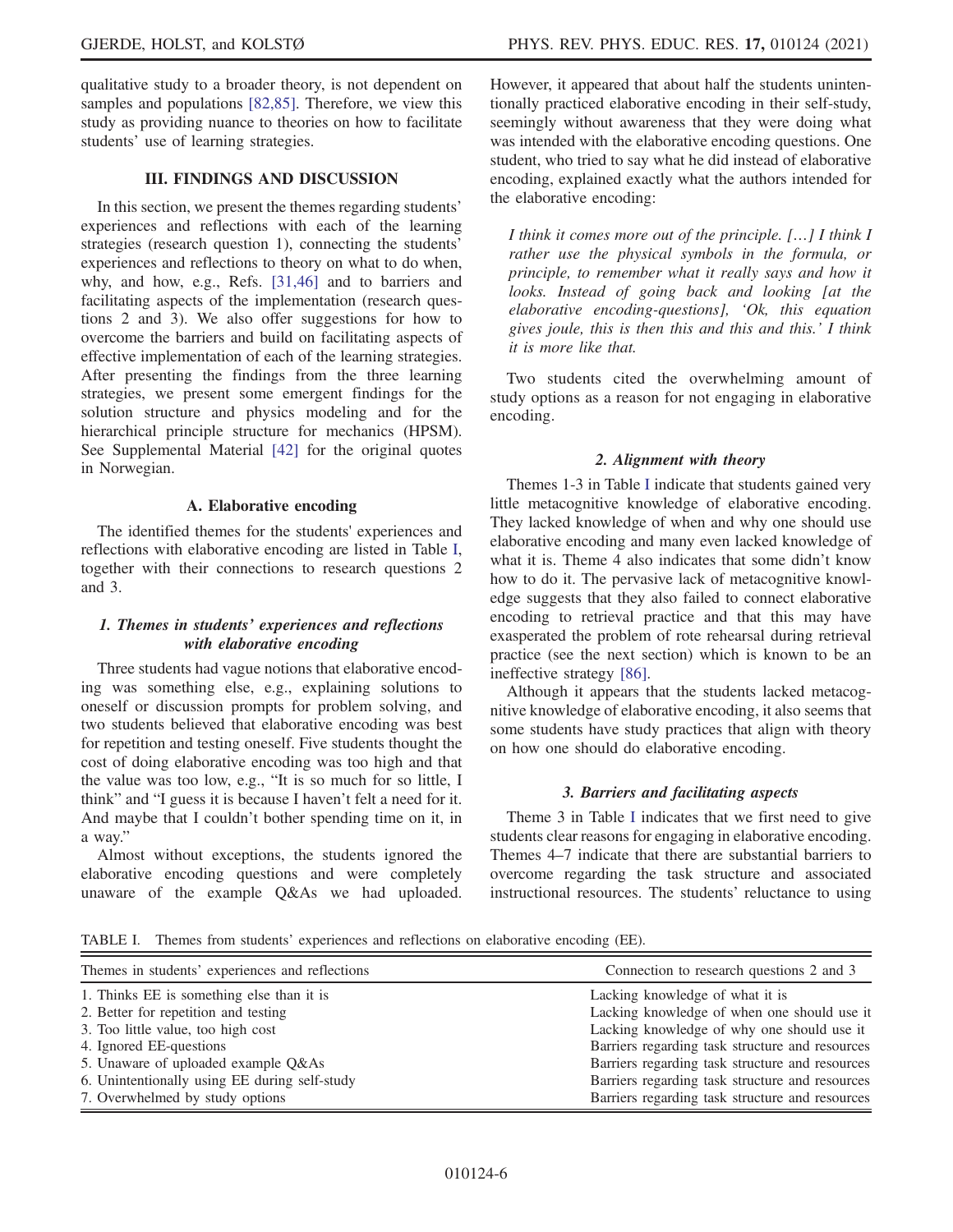the questions signals a need for improvement in either the task structure (elaborative encoding during structure retrieval practice), the instructional resource (the questions), or both. Theme 5, 6, and 7 indicate that there is a substantial barrier to overcome regarding students' need to self-regulate in an environment with many study options. If we do not provide more structure, we fear that only strong students will study effectively. We failed to identify specific facilitating aspects for elaborative encoding.

## 4. Discussion on future practice

We believe that for elaborative encoding to become effective, we need to develop instructional material that makes it very clear why and how to elaboratively encode physics principles. Based on our findings, it seems unrealistic to get a large proportion of the students to engage in elaborative encoding merely by using direct instruction in metacognitive knowledge and without using structured tasks. Moreover, we need to make this process less effortful and more engaging, preferably removing the need for selfregulation as some students are overwhelmed by the number of study options.

We speculate that it would be fruitful to embed elaborative encoding in a mandatory social learning task [\[87\]](#page-15-9). For example, by getting the students to do structured elaborative encoding in randomly generated digital discussion groups, e.g., with three to five students discussing translations between multiple representations of physics principles (graphs, diagrams, equations, etc.) on Zoom or a similar digital platform, and with mandatory uploading of the discussion. We further speculate that this could stimulate more elaborative encoding during self-study, making it more reflective, because the students become more aware of possible intra- and interitem links. Indeed, one student reported being cognizant of the elaborative encoding questions while reading the textbook.

We also speculate that elaborative encoding is best implemented as a separate activity prior to retrieval practice [\[88\]](#page-15-10), both because many students complain about a lack of understanding during retrieval practice and because we

want to ensure memory reconstruction during retrieval practice. Students may then learn how to elaboratively encode principles and start using it for learning new principles during structured retrieval practice. Although some students unintentionally practice elaborative encoding in their self-study, we do not know how many do it, when they do it, or how they do it.

# B. Retrieval practice

The identified themes for the students' experiences and reflections with retrieval practice are listed in Table [II](#page-5-0), together with their connections to research questions 2 and 3.

# 1. Themes in students' experiences and reflections with retrieval practice

About half the students found retrieval practice of the hierarchical principle structure beneficial in various ways. Encouragingly, some students became aware of more subtle benefits like how the increased familiarity helped them understand more complex material and that they had increased (cognitive) accessibility to the principles. One student said

Say you know these equations already now, and then you come to a lecture, you've seen the equation before, you don't become like \*gasping sound\* when you see the equation, but 'oh yeah, that is that and this. Cool, yeah, that is this law.' And then they explain why it's like that, and then just 'oh, yeah. Cool.'

They also reported that the benefits were gradually increasing. Four students reported having continued doing retrieval practice after the Covid-19 shutdown, citing as reasons that they wanted to refresh and maintain knowledge and that it was an effective way to kickstart self-study when willpower was lacking. One student said,

When you sit at home in a little room all day you can struggle with your concentration. It is hard to start because you know you have to sit for a long time. So, I

TABLE II. Themes from students' experiences and reflections on retrieval practice (RP).

| Themes in students' experiences and reflections      | Connection to research questions 2 and 3                  |
|------------------------------------------------------|-----------------------------------------------------------|
| Positive themes                                      |                                                           |
| 1. Finds RP increasingly beneficial                  | Gained knowledge through practice of why one should do RP |
| 2. Finds RP enjoyable and motivating                 | Facilitating aspect                                       |
| 3. Elaborating connections helps RP                  | Facilitating aspect                                       |
| 4. Followed RP advice                                | Facilitating aspect                                       |
| Negative themes                                      |                                                           |
| 5. Ignored RP advice                                 | Barriers regarding task structure and resources           |
| 6. Lack of understanding makes RP rote and unhelpful | Barriers regarding task structure and resources           |
| 7. Limited or low value of RP                        | Lacking knowledge of why one should do it                 |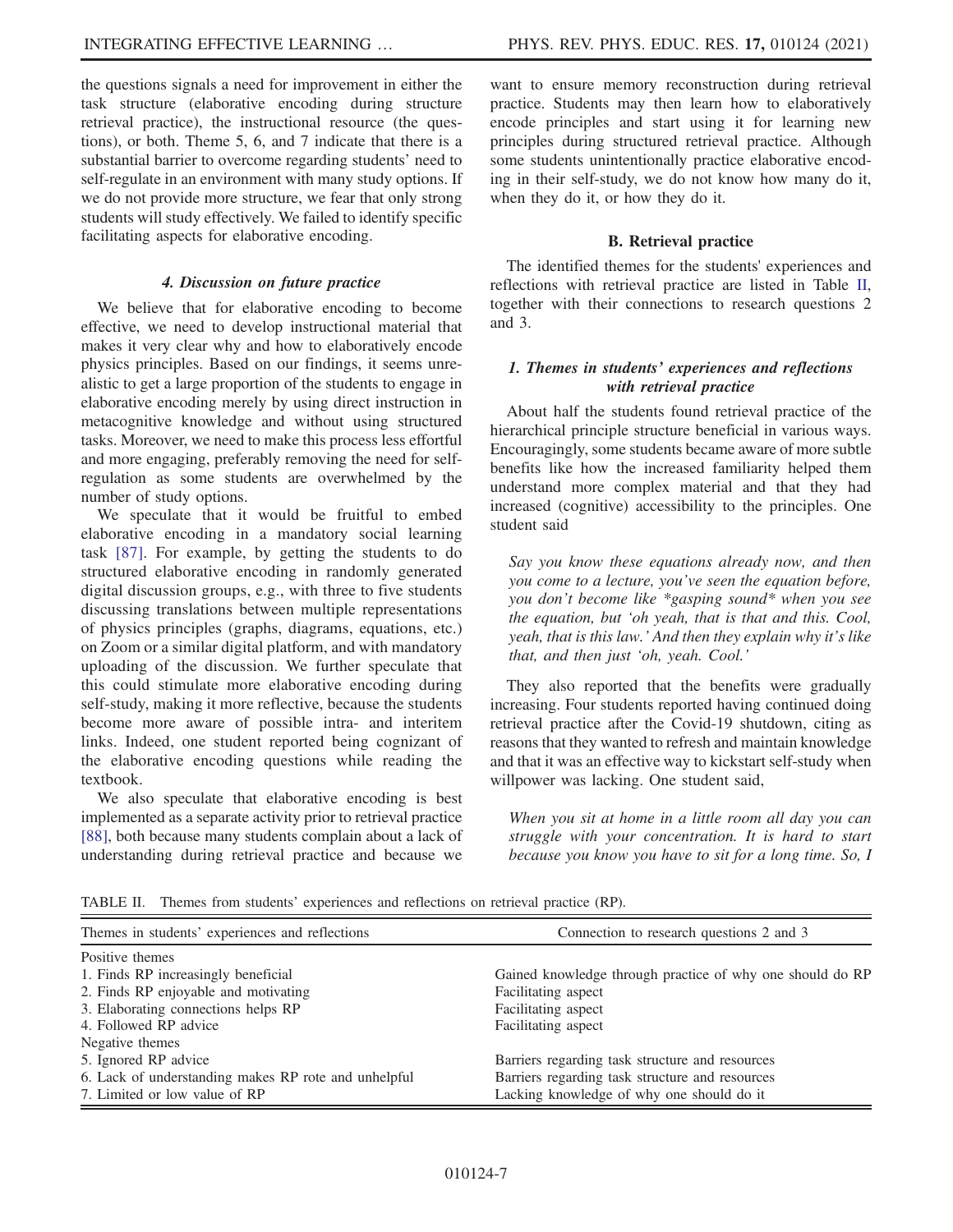have often used it [retrieval practice] as a 'this only takes 15 minutes, so you start with that' and then I often notice that it is easier to start things. Then I can already put a checkmark that I have done something that day.

Two students also reported continuing to retrieve memories during problem solving, which is exactly what we intended.

Four students found retrieval practice enjoyable and motivating. They challenged themselves on speed or amount retrieved in a session, finding the challenge-level appropriate, enjoying the obvious progress. When asked about what is most important when memorizing, one student said,

I am actually bad at it [memorization]. I have never done it [before] because I think it is really boring. Is it incentive you call it? It is fun to fill out a sheet of paper, week after week, to see if you know it. I try to use it as motivation—this week I filled out this much, next week I will fill out more. Then it becomes full eventually.

Three students found that elaborating on connections helps retrieval practice. One student said,

Now that I had to think about things and try to fill them out without looking, it became more like 'if I wanted to find this, what would be logical to include in the equation? Yes, it has to be acceleration over time. Now I know better how to use it.

Five students reported following the retrieval practice advice and these students were almost invariably the same students that contributed to the positive themes above. Seven students reported ignoring the retrieval practice advice and these students were almost invariably the same students that contributed to the negative themes below.

Six students complained that their lack of understanding of the principles made retrieval practice unhelpful and that it forced them to do rote rehearsal, i.e., repeating the words or symbols without using meaningful connections. One student said, "Then it was just memorization of it. So just looking at it without any sense of purpose or meaning, just try to remember it from session to session."

Four students thought that retrieval practice had limited or low value for learning. Two students thought it was outright ineffective, while two students thought the benefits were short-lived, with one student saying "It is a work you have to continue. If not, you lose the value of it pretty fast, unfortunately."

### 2. Alignment with theory

Five students seemed to have gained knowledge that accords well with the theory of why one should do retrieval practice. Interestingly, four out of the five students who noticed the intended benefits of retrieval practice were also students who engaged in physics modeling during problem solving and three of these students also contributed to the themes of unintentionally using elaborative encoding during self-study and that elaborating on connections helps retrieval practice, the latter being an indication of knowledge of how to do retrieval practice. Although we have to be careful about generalizing quantitative effects with so few students, this clustering of themes accords well with our theoretical expectations that elaborative encoding creates intra- and interitem associative links, which again stimulates memory reconstruction and potentiates retrieval practice, which again helps with physics modeling. These students were also largely the same students that followed the retrieval practice-advice.

### 3. Barriers and facilitating aspects

The most important barrier seems to be that students feel their lack of understanding of the symbols in the principles forces them into rote rehearsal during retrieval practice and that this is unhelpful. The same students ignored the retrieval practice advice and some of them indicated that retrieval practice had low value. Taking into account that these students did not contribute to the themes of unintentionally using elaborative encoding during self-study and elaborating connections helps retrieval practice and that everyone ignored the elaborative encoding-questions, the root cause of these problems seems to be that these students lack meaningful associative links within and between principles. They apparently failed to connect elaborative encoding to retrieval practice and they failed to understand how retrieval practice may help them understand the principles. Despite their apparent misunderstandings, this is something we need to address to realize the full potential of these learning strategies.

### 4. Discussion of future practice

The themes of finding retrieval practice increasingly beneficial and finding it enjoyable and motivating indicate that an important way to facilitate retrieval practice is to ensure that students get sufficient practice with the strategy. It is especially encouraging that some students noticed subtle benefits of retrieval practice. However, it is probably hard to ensure that most students use retrieval practice without using highly structured tasks such as what we used in the first few weeks before the Covid-19 shutdown, incorporating retrieval practice as part of the lectures. Therefore, we suggest that structured retrieval practice during lectures is a way to facilitate students' widespread adoption.

The best way to overcome the barriers to effective use of retrieval practice is probably to ensure quality elaborative encoding by all the students. When quality elaborative encoding has been ensured, we must also ensure that everyone gets adequate practice with retrieval practice. A forceful way to ensure this is to implement a mandatory retrieval test. This test can be performed on the same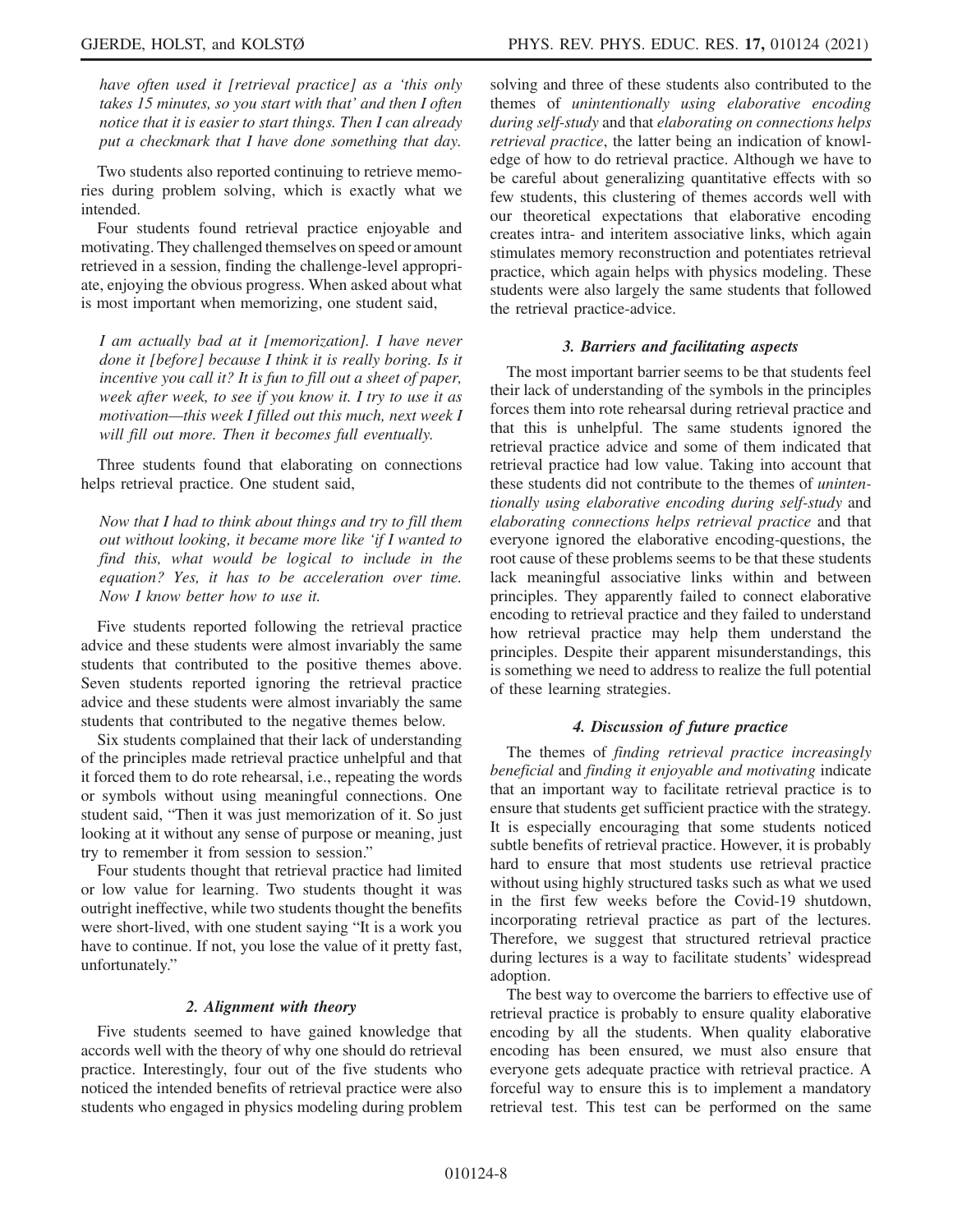<span id="page-8-0"></span>TABLE III. Themes from students' experiences and reflections on self-explanation (SE).

| Themes in students' experiences and reflections       | Connection to research questions 2 and 3                                                       |
|-------------------------------------------------------|------------------------------------------------------------------------------------------------|
| 1. Unaware that SE is a learning strategy             | Lacking knowledge of what it is                                                                |
| 2. Low perceived value of SE                          | Lacking knowledge of why one should do it                                                      |
| 3. Choose to do other things when stuck               | Lacking knowledge of when one should do it                                                     |
| 4. Did not understand the method                      | Lacking knowledge of how one should do it & barriers<br>regarding task structure and resources |
| 5. Prefer an intuitive approach to studying solutions | Barriers regarding task structure and resources                                                |
| 6. Self-explanation is very costly                    | Barriers regarding task structure and resources                                                |
| 7. Likes discussing solutions in social situations    | Facilitating aspect                                                                            |

retrieval sheet as the retrieval practice towards the end of the semester, where students have to reach a certain criterion, e.g., 70% correct, to be allowed to take the final exam. This is well within reach for all students and provides them with incentives and clear goals. Ideally, we would want students' practice to be intrinsically motivated. However, we believe this intrinsic motivation will come when they see progress and notice the benefits, in line with our thematic analysis and the results of Abel and Bauml [\[89\].](#page-15-11)

### C. Self-explanation

<span id="page-8-1"></span>The identified themes for the students' experiences and reflections with self-explanation are listed in Table [III](#page-8-0), together with their connections to research questions 2 and 3.

## 1. Themes in students' experiences and reflections with self-explanation

Three students seemed unaware that self-explaining solutions could be considered a learning strategy. When asked about whether she ever tried to explain a solution to a problem to herself, one student said, "No, I do not. I have actually never done that, so I do not really know if it would work."

Four students expressed doubt in the value of selfexplanation, specifically that they perceived low benefit and need for self-explanation, particularly for problem solutions they found easy to understand.

A reoccurring theme was that students chose to do other things than self-explaining when stuck in problem solving. Most students said they would rather try to solve the problem and, when stuck, rather use the solution to find minor hints to help them continue with problem solving. Three students chose to read the textbook or watch digital lectures when stuck. When asked about what she did when stuck on a problem, one student said, "I try to read more, until my face turns green." Four students reported that they could not be bothered with self-explaining solutions. Finally, two students said that studying solutions was their very last resort when stuck. One student said, "It [studying solutions] is the very last resort" and another said, "The solution is often available. But I use it as a 'last resource,'

you could say." The one clear exception was a student who said he used self-explanations because it was essential to transfer the knowledge to other problems.

Five students expressed difficulty with understanding the method for self-explanations. One student said about the written self-explanation problems from the seminars:

Many failed to understand this sheet. We sat and wrote those self-explanations during the seminars. And then there was this thing that we should not use numbers, and then there were some who only wrote the procedures, some who only tried to write in words what happened. Yes. It was a bit… I think it was a bit unclear.

Seemingly related to the theme of not understanding the method, six students preferred a more intuitive approach to studying solutions. They talked about how they "tried to understand the steps" and "thought through the solution." Three students also felt that the taught method for selfexplanations was too structured and detailed.

Seven students found self-explanation very costly in terms of the effort and time required, saying, e.g., "I remember that it is not the easiest thing to explain with words what goes on step by step, it is much easier to actually describe what you do with math," "It feels effortful to explain a solution to a problem you have not solved yourself," and "Especially now before the exam I think it takes too much time, really."

Finally, six students said they liked to discuss solutions in social situations. Three students said they liked to discuss solutions in peer groups and three other students said they liked the structured self-explanation practice in the seminars.

### 2. Alignment with theory

The students apparently have a pervasive lack of metacognitive knowledge of self-explanations, with one exception being the student who said that self-explanation is essential for transfer. When they are unable to solve problems, several students use something similar to what Renkl [\[71\]](#page-14-21) calls anticipative reasoning, which is to look for some hint in the solution to help them solve the problem on their own. This is a good strategy, especially for skill acquisition, but it is probably less effective than selfexplanation for learning the conceptual knowledge needed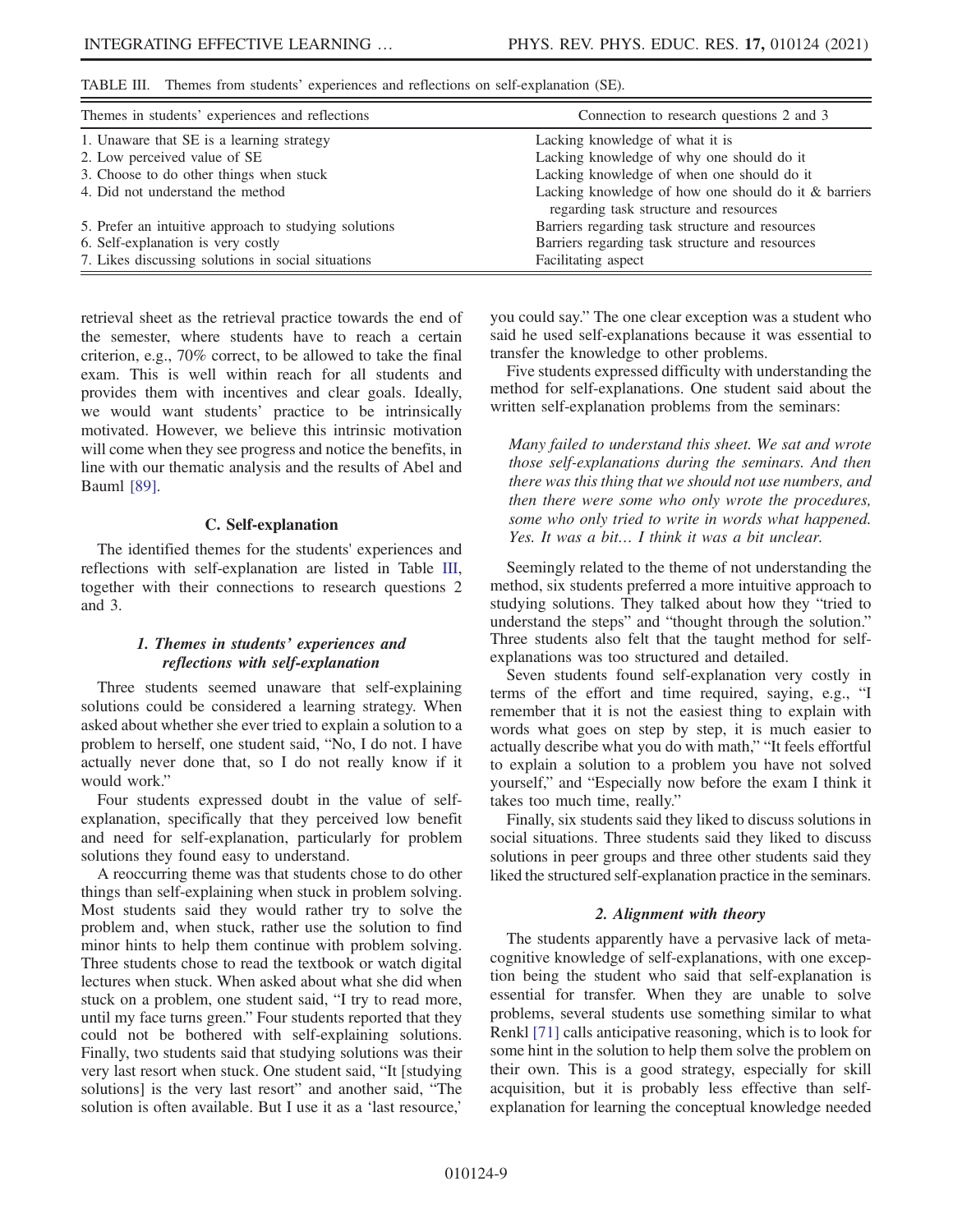for physics modeling. One student said that he searched for similar examples and tried to analogically map the solution, which is also a reasonably good strategy for skill acquisition [\[90\]](#page-15-12). The most concerning finding was that several students chose to read the textbook or watch video lectures when they were stuck on problems, both very inefficient strategies for learning to solve problems due to the low specificity [\[11,91\]](#page-13-6). This shows a lack of knowledge of when they should self-explain, namely, when they are unable to solve the problem with current knowledge.

#### 3. Barriers and facilitating aspects

A large barrier to overcome is students' lack of knowledge of what self-explanation is, and when, why, and how to do it. There seems to be a pervasive view that it is "wrong" or ineffective to study the solutions to problems. This view is implicit in many students' choices and more explicit in that some students view it as a last resort. Several students said they preferred solving problems to explaining solutions, which is good if they have adequate prior knowledge and skill. However, the two are not mutually exclusive and there is a lot of research on how selfexplanation is more effective than problem-solving in the early phases of learning to solve problems [\[92,93\].](#page-15-13)

Another major barrier is that students find self-explanation very costly in terms of time and effort. This may also be a reason why they prefer using a more intuitive approach to self-explaining solutions.

A potential facilitating aspect was that several students expressed that they liked to discuss solutions to problems with peers.

### 4. Discussion of future practice

The easiest way to make students aware of self-explanations, and to impart knowledge of when, why, and how to use it, is to hand out a short pamphlet on what selfexplanation is, and when, why, and how to do it. Although this method only helps the interested students, it can reduce the time needed for instruction on metacognitive knowledge during lectures and reduce antagonism due to time spent on extracurricular instruction in metacognitive knowledge of learning strategies. The low perceived value of self-explanations seemed tied to low problem difficulty. Hence, the perceived value of self-explanations may increase for more complex problems.

To reduce the cost associated with self-explanations during self-study, we suggest embedding self-explanation in social learning activities, e.g., by using peer instruction of physics models for complex problems. This requires well-thought-out conceptual problems that stimulate highquality explanation activity. One student said about the peer instruction that "I feel that I learn something, but at the same time I don't feel like I have to spend much effort. I feel that I learn without working." Embedding selfexplanation in social learning tasks, especially if mandatory, can potentially remove the need for self-regulation, bypassing students' implicit beliefs about studying solutions. It might also be a more natural way to learn and internalize how to self-explain. Moreover, it may provide students with social support and both peer feedback and instructor feedback on their explanation quality. To reduce the required effort associated with self-explaining, we may also need to improve the students' early acquisition of domain knowledge. We believe that this is best done by ensuring a highquality implementation of elaborative encoding and retrieval practice and by ensuring high participation in both.

#### <span id="page-9-1"></span>D. The solution structure and physics modeling

Getting students to adopt the practice of physics modeling is an overarching goal of our research activities. Therefore, we analyzed students' experiences and reflections regarding the solution structure tool and physics modeling. We identified several facilitators and one main barrier to students' use of physics modeling during problem solving; see Table [IV.](#page-9-0) We do not discuss alignment with theory, as we did not have specific research questions for the solution structure and physics modeling.

# 1. Themes in students' experiences and reflections with the solution structure and physics modeling

It seems that most students had pre-existing problemsolving habits that included some form of coding and drawing a diagram. However, we noticed that some students had adopted our terminology relating to coding, specifically "coding," "goal variables," and "given variables."

Most students mentioned how physics modeling and the focus on principles' conditions of application were new to them, while the rest of the problem-solution structure was similar to what they had learned in high school or what they

<span id="page-9-0"></span>TABLE IV. Themes from students' experiences and reflections on the solutions structure and physics modeling.

| Themes in students' experiences and reflections                    | Connection to research goal |
|--------------------------------------------------------------------|-----------------------------|
| 1. Coding and drawing diagrams are prior habits                    | Neutral                     |
| 2. New awareness and practice through exposure to physics modeling | Facilitating aspect         |
| 3. Gradually persuaded by the benefits of physics modeling         | Facilitating aspect         |
| 4. Use HPSM as a tool for physics modeling                         | Facilitating aspect         |
| 5. Just trying to solve problems                                   | Barrier                     |
| 6. Only reflect when problems are difficult or surprising          | Neutral                     |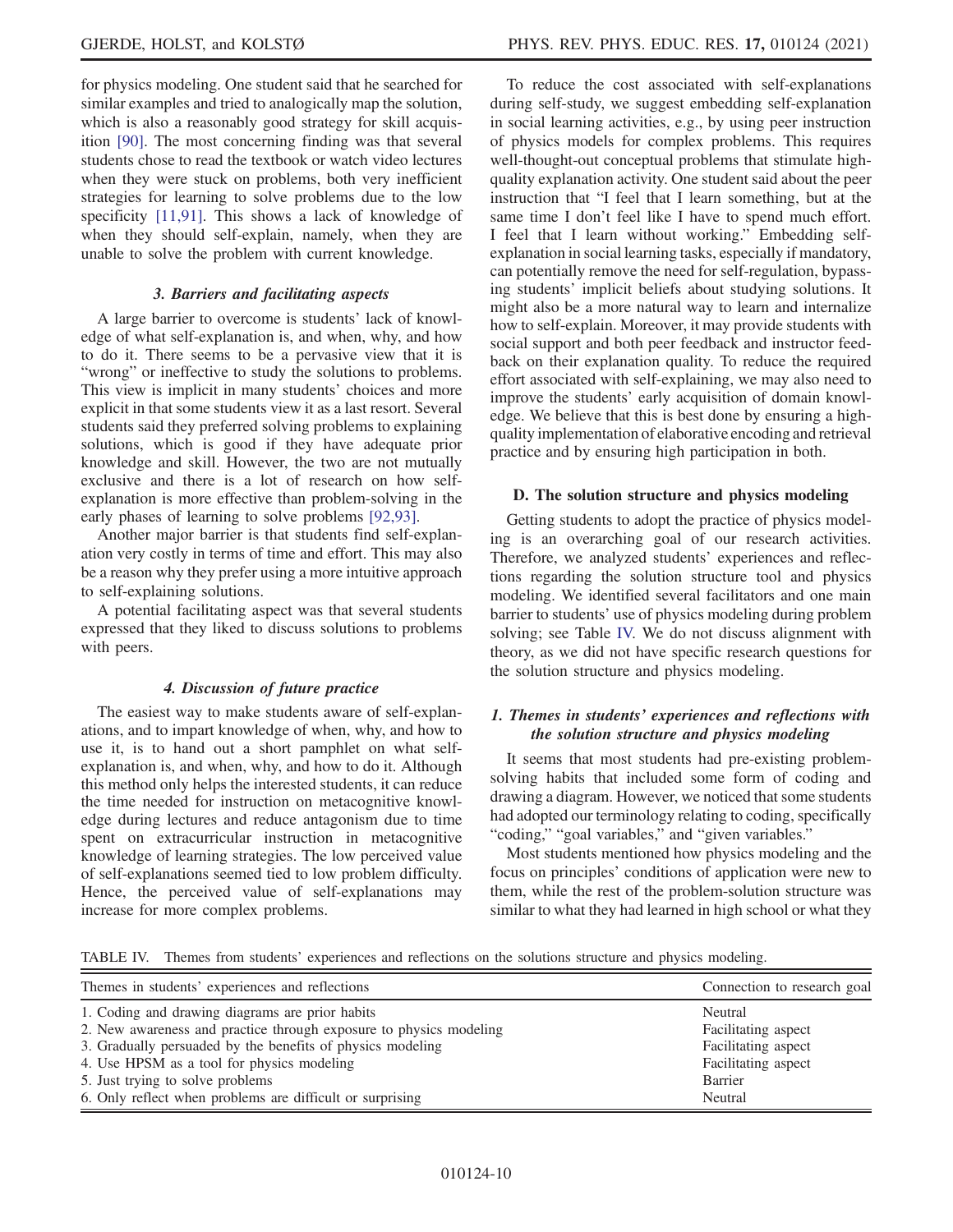already did. When asked whether his use of the structure was old habits from high school, one student said

We were told [at high school] to set up what we have, what we wanted to find, and then draw a diagram. Then you have sorted the data from the text. That helps a lot. It is the [physics] model that is 'new.'

The same students also reported that they went to the seminars mainly to learn how to structure solutions and that they tried to follow the solution structure in their own problem solving. Two students also said that they had started purposefully looking for the conditions of application for new principles they encountered. Five students reported gradually adopting physics modeling after seeing its benefits. Two students also contrasted these benefits with the problems they experienced when *just trying to* solve the problems. Three students apparently used the hierarchical principle structure for mechanics as a tool for finding physics principles during physics modeling.

The main negative finding from our analysis was that some students were just trying to solve problems. These students had high-school habits that they were happy with, seeing no reason to learn a new way to solve problems; they viewed physics principles as "formulas"; they were satisfied with getting the correct answer and saw no reason for reflecting on the solution; and they believed physics modeling was something you did on exams. Finally, students only reflect on the solutions when the problem was perceived as difficult or surprising and some students report never reflecting on a solved problem.

# 2. Barriers and facilitating aspects for physics modeling

The main barrier to physics modeling seems to be the poor problem-solving habit of just trying to solve problems. We believe that what worked for the students who adopted physics modeling—exposure and increased awareness of physics modeling and its benefits—will also work for students who just try to solve problems. The solvers may be late adopters who will eventually be persuaded by a critical mass of modelers.

It seems that exposure to the idea of physics modeling through the seminar and seminar problems was enough to persuade a large proportion of the students to adopt the practice. Most students tried to follow the structure or said they already did most of it, while about half the students had also adopted the practice of physics modeling. Physics modeling—with its focus on physics principles and their conditions of application—seems to be a new feature of problem solving for the students, as evidenced by several students mentioning how it was a new feature and no one mentioning already doing it. It also seems to be relatively simple to get an idea of how to do physics modeling, as it seems to be enough to have someone model the process or even to merely see it clearly separated and named in problem solutions. The hierarchical principle structure for mechanics also seems to be a useful tool when trying to model problems. Our findings also indicate that when students try the practice of physics modeling, they notice the benefits and gradually adopt it in favor of just trying to solve problems. We find these results encouraging as it seems relatively easy to get students to consciously adopt physics modeling in their problem solving.

#### 3. Discussion of future practice

Our first suggestion is to clearly separate the structural elements of a large proportion of the solutions students are exposed to, especially separating the physics modeling from the mathematical procedures. It is a relatively easy practice to implement, for example, by uploading solutions to weekly problems, and it has a high potential gain. Our experience tells us that the solution structure is more convincing for complex problems that require at least two equations to be solved. Too simple problems and problems that are broken into parts can remove the need for physics modeling [\[94\]](#page-15-14), rather stimulating formula hunting. Therefore, the most beneficial problems are those that involve multiple equations, especially synthesis problems that span multiple principles [\[6,95\]](#page-13-22). Indeed, Antonenko et al. [\[19\]](#page-13-23) found that more complex problems, requiring multiple principles for their solution, were effective for gradually changing some students' habits towards a more physics modeling-based approach.

Our second suggestion is to give the same type of solutions to seminar and workshop leaders and to instruct them in the practice and rationale of physics modeling.

### E. The hierarchical principle structure for mechanics

The hierarchical principles structure for mechanics is a central tool in the integration of the three learning strategies, as it is useful for every learning strategy. Therefore, we did a separate explorative analysis of the students'

<span id="page-10-0"></span>TABLE V. Themes from students' experiences and reflections on the hierarchical principle structure for mechanics.

| Themes in students' experiences<br>and reflections           | Evidence of seamless<br>integration |
|--------------------------------------------------------------|-------------------------------------|
| 1. Use HPSM for problem-solving                              | Positive                            |
| 2. Use HPSM during lectures<br>and reading                   | Positive                            |
| 3. Use HPSM for checking units<br>and concepts               | Positive                            |
| 4. HPSM is always nearby                                     | Positive                            |
| 5. High perceived usefulness                                 | Positive                            |
| 6. Want minor modifications in HPSM<br>7. Use HPSM sparingly | Implicitly positive<br>Neutral      |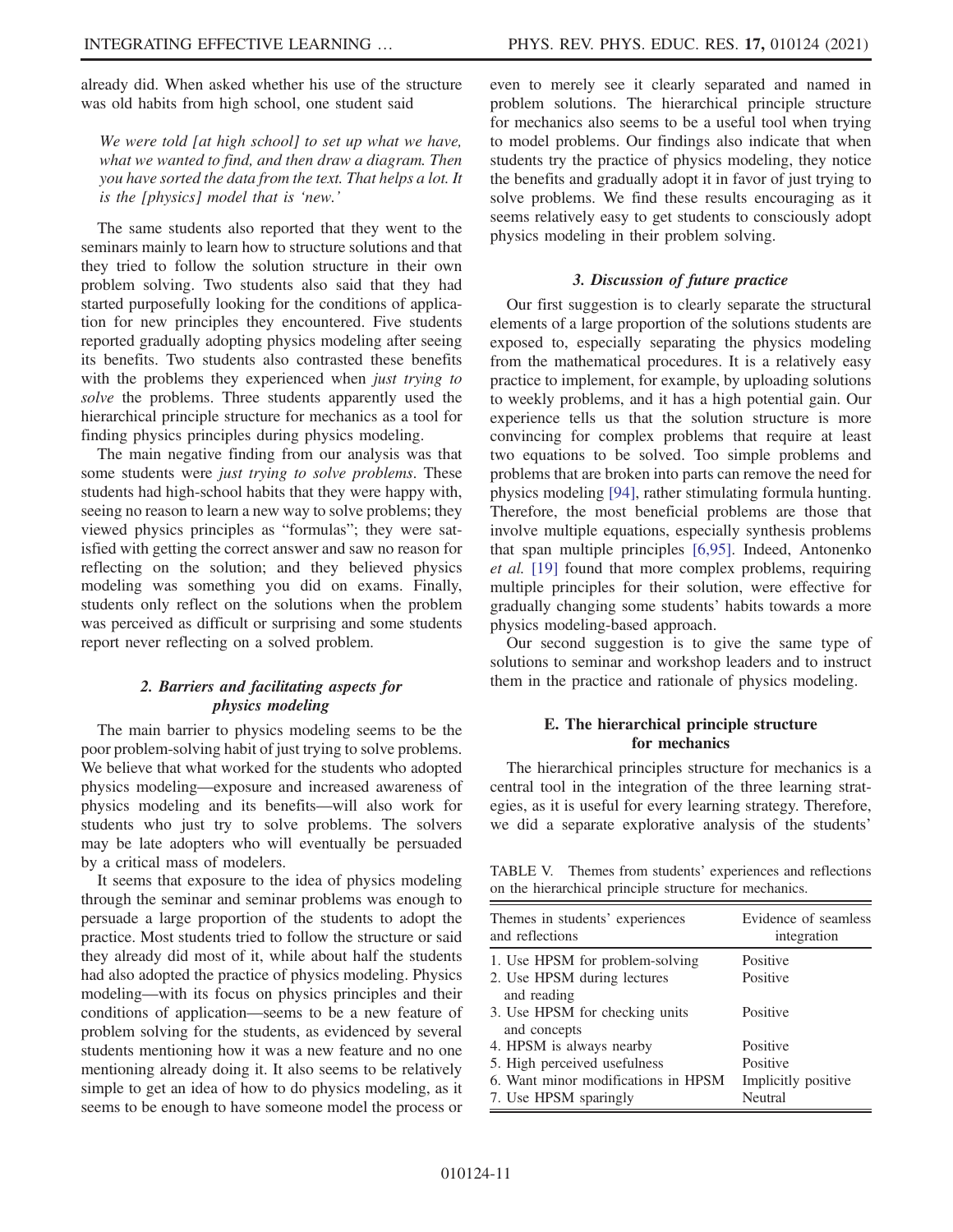experiences and reflections; see Table [V.](#page-10-0) The conclusion is that the hierarchical principle structure seamlessly integrated with students'study habits, both old and new. We do not discuss alignment with theory or barriers and facilitators, as there is no established theory, there were no major barriers, and there seems to be no need for facilitators.

# 1. Themes in students' experiences and reflections with the hierarchical principle structure for mechanics

Most students reported using the hierarchical principle structure for mechanics during problem solving, which they did in three different ways: They remembered equations from HPSM due to prior use and retrieval practice; they looked up the equations when they failed to remember; and they searched for equations when they were stuck on a problem. We know from the findings in Sec. [III D](#page-9-1) that some students are just trying to solve the problems while other students were trying to do physics modeling. The same students tended to call HPSM the "formula sheet" and the "principle structure," respectively.

Five students reported that they used HPSM during lectures and reading. They used it during peer instruction to check their intuition and to support their arguments. They used the backside of HPSM to check the units and what concepts the symbols were for. Finally, several students reported always having HPSM nearby. Two students actually showed the interviewer where they had hung it up on the wall.

The students' high perceived usefulness for HPSM was a strong piece of evidence for seamless integration. Two students reported that it made it easier to see the deep structure in the course and four students said it gave them a better overview of the course. One student said,

It is with me always. Because it's so nice. I think it's very well structured, like: Ok, this, this, and then you see that 'Ok, a lot of the things are repeated.' For you can see things in parallel: Ok, but this is the same' and then… Yes, it's just ingenious. It's very nice to see that: 'This is what we are going to learn.'

Finally, more than half of the students spontaneously praised the HPSM, saying things like "It is the most beautiful sheet of paper in the world," "I think everyone loves it," and "It has been very useful, very useful."

We interpret the students' requests for minor modifications of HPSM as implicit evidence that HPSM was well integrated into their study. Two students said they wanted some things on the HPSM that were not there and two students did not like that some symbols and subscripts were different from what they were used to.

Three of the students reported not using HPSM that much, with two of them citing as a reason that they did their own compilation of "formulas." However, both of these students switched to HPSM when their notes became too voluminous, with one of them saying:

But I think it is very nice now, when I am starting to know the course, to recognize them and just throw a glance at the sheet and find the formulas I need instead of having to flip through seven different documents on the PC to find just the formula I needed.

The third student said that he used the book during problem solving, but he also reported stopping with problem solving early in the semester because he planned to retake the exam over the summer. Further, he said, "But the sheet is definitely useful, so its use should be continued."

Lastly, one student reported one of the main benefits we were hoping for with the hierarchical principle structure for mechanics:

…after you have used it that many times, that sheet, it makes… The formula sheet, it is somehow saved in your head. So, in the end, I didn't need to use it, because I knew them all.

### 2. Discussion of future practice

We suggest that instructors in mechanics provide students with the hierarchical principle structure for mechanics [\[10\]](#page-13-5) or a similar hierarchical principle structure. It seems that the hierarchical principle structure for mechanics seamlessly integrates with the students'study habits and that almost everyone chooses to use it. They use it for problem solving, they use it for other study strategies, and it helps them get an overview and to see structural similarities between the different parts of the course. The second author integrated the hierarchical principle structure into her lectures, gradually revealing parts of it as she introduced new principles. A lecturer can also advise students to use it to construct arguments during peer instruction or to use it as a starting point for discussion. In conclusion, the hierarchical principle structure for mechanics is a useful tool that can be adapted for use in any learning activity where physics principles are the core ideas.

# IV. GENERAL DISCUSSION AND CONCLUSIONS

### A. Do the findings agree with prior findings?

The results agree with the literature in that it is difficult to get students to adopt learning strategies and that students tend to have poor metacognitive knowledge of learning strategies. We identified some of the same themes as Biwer et al. [\[36\]](#page-14-0), namely, students' uncertainties about effort and time management and the lack of knowledge of how to implement the learning strategies. Our results also agree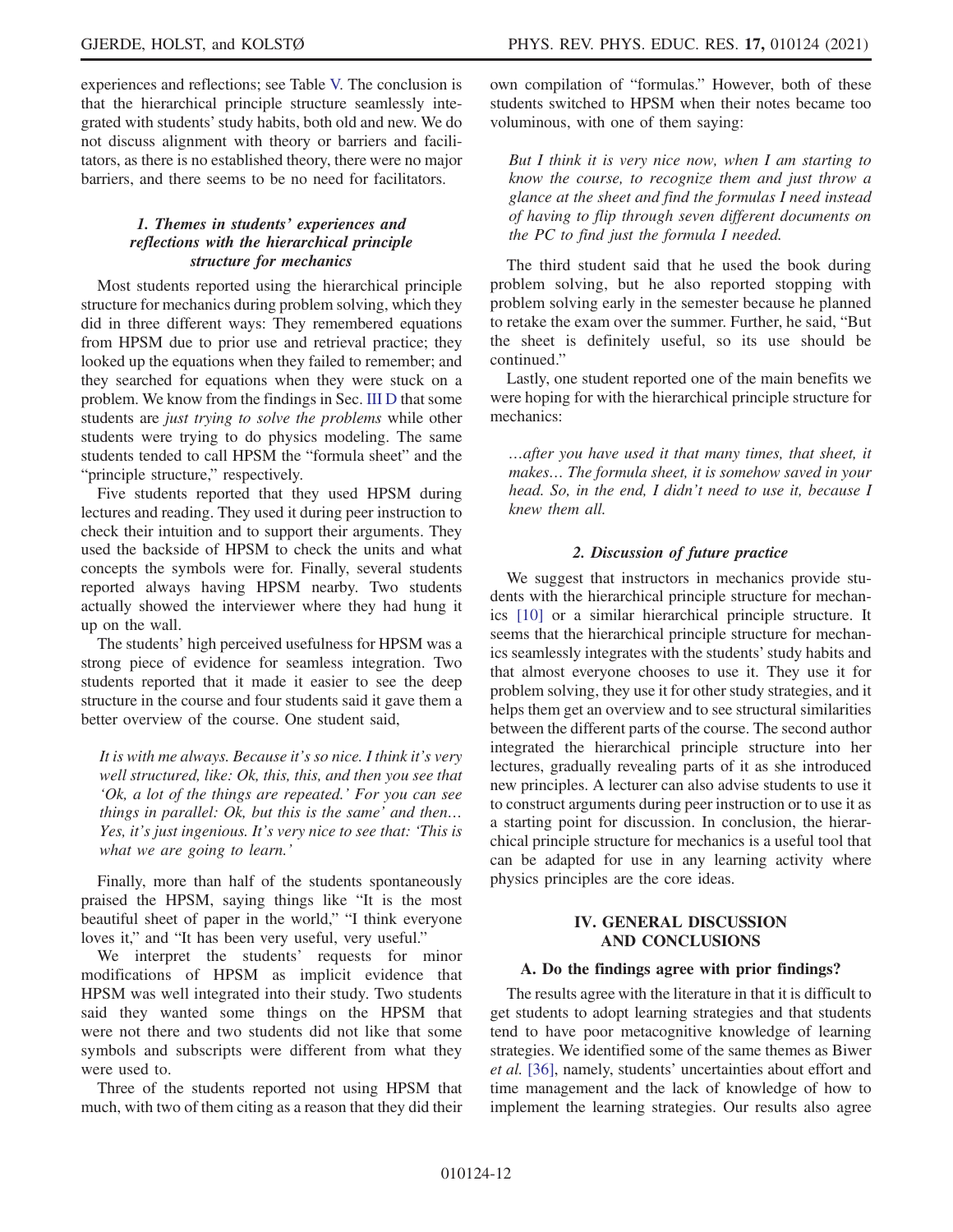with others in that students lack the required self-regulation and that they need support [\[96\].](#page-15-15) Our findings generally support the findings of Yan, Bjork, and Bjork [\[30\],](#page-13-14) in that the students' sense of effort with the learning strategies, preexisting beliefs about learning, and thoughts about learning styles were barriers to their use of effective learning strategies. Renkl et al. [\[97\]](#page-15-16) discussed three potential reasons why students chose not to use selfexplanations after their short-term training intervention: low perceived usefulness, low saliency of strategy during self-study, and too short intervention. Our findings also indicate low perceived usefulness as a barrier. However, we feel that the main barrier is the high cost of engaging in selfexplanations, with the second-largest barrier being the faulty beliefs about learning implicit in their choosing to do other things.

### B. Implications for further integration of learning strategies

The encoding strategies—elaborative encoding and selfexplanation—appear to be especially effortful and difficult to understand. The task structure of both these strategies seems to be opaque to the students. In Secs. [III A](#page-5-1) and [III C](#page-8-1), we suggested that these strategies should be embedded in social learning tasks, perhaps mandatory in the case of elaborative encoding. Social learning processes can remove the mental effort barrier and capitalize on additional scaffolds such as providing students with different roles, immediate feedback, and peer modeling. However, both elaborative encoding and self-explanation require further resource and task structure development for effective integration into physics courses.

We found that retrieval practice is easy to implement and that several students kept doing it after the Covid-19 shutdown. However, we highly doubt that many students would adopt retrieval practice if it was merely encouraged and the required resources made available, even if given direct instruction in the what, when, why, and how. Therefore, we believe that the practice of structured retrieval practice in lectures, or something similar, is crucial for ensuring students' use of this strategy.

Most students adopted the problem-solution structure and some students also adopted the practice of physics modeling. We suspect that more students would adopt physics modeling with well-implemented peer instruction using self-explanation of physics models and with a more holistic integration where the provided problem solutions, the lecturer, and the teaching assistants all focus on physics modeling as an essential part of physics. The hierarchical principle structure for mechanics is a useful tool for teaching, learning, and doing physics modeling. It can also be useful for elaborative encoding, retrieval practice, and self-explanation, and for many other learning strategies and activities.

Finally, we believe that students would greatly benefit from the integration of learning strategies in multiple courses during the first few semesters of their study program. One semester may not provide enough time and practice to change ingrained habits [\[25,36,98\].](#page-13-11)

#### C. Strengths and limitations of this study

A thematic analysis does not warrant claims of trends, correlations, or effects. Rather, its strength lies in providing a depth of understanding, providing descriptions of what some students' do and think. This provides us researchers with an improved understanding of potential processes in other samples before testing the effects. Whether our findings are likely to generalize to the students, treatments, settings, and outcomes relevant to the reader's context is a qualitative judgment that the reader must make [\[84\]](#page-15-7).

The Covid-19 shutdown changed the intervention from a whole-semester intervention to a two-month intervention. The structured practice of the learning strategies was terminated after the shutdown, which forced the students to self-regulate their practice. However, the students' responses and ways of speaking indicated that their reported experiences and reflections were largely cemented before the shutdown. We found no indications in the interviews that our findings would have changed without the Covid-19 shutdown. One potential exception is retrieval practice where the students seemed to be gradually persuaded by the increasing benefits from additional practice. However, this was reported by the already-persuaded students, so the finding would most likely have been the same in a normal semester.

#### D. Future research

Further research needs to be done to find effective ways to integrate self-explanations and elaborative encoding into physics courses. One potential line of research is to develop instructional material for peer instruction of self-explanations and to analyze and optimize the learning processes. We also need to improve the task structure and instructional resources for elaborative encoding, ensuring that the associative links produced during elaborative encoding potentiates retrieval practice. More research should also be done to identify the intra- and inter-principle associative connections that are most useful for improving students' self-explanation and problem solving.

#### ACKNOWLEDGMENTS

This work was supported by the University of Bergen. We would like to thank Robert Gray Jr. for his advice on how to structure the interview guide. We would like to thank Matthias Gregor Stadler, Mildrid Kyte, and Vegard Havre Paulsen for valuable discussions of the thematic analysis.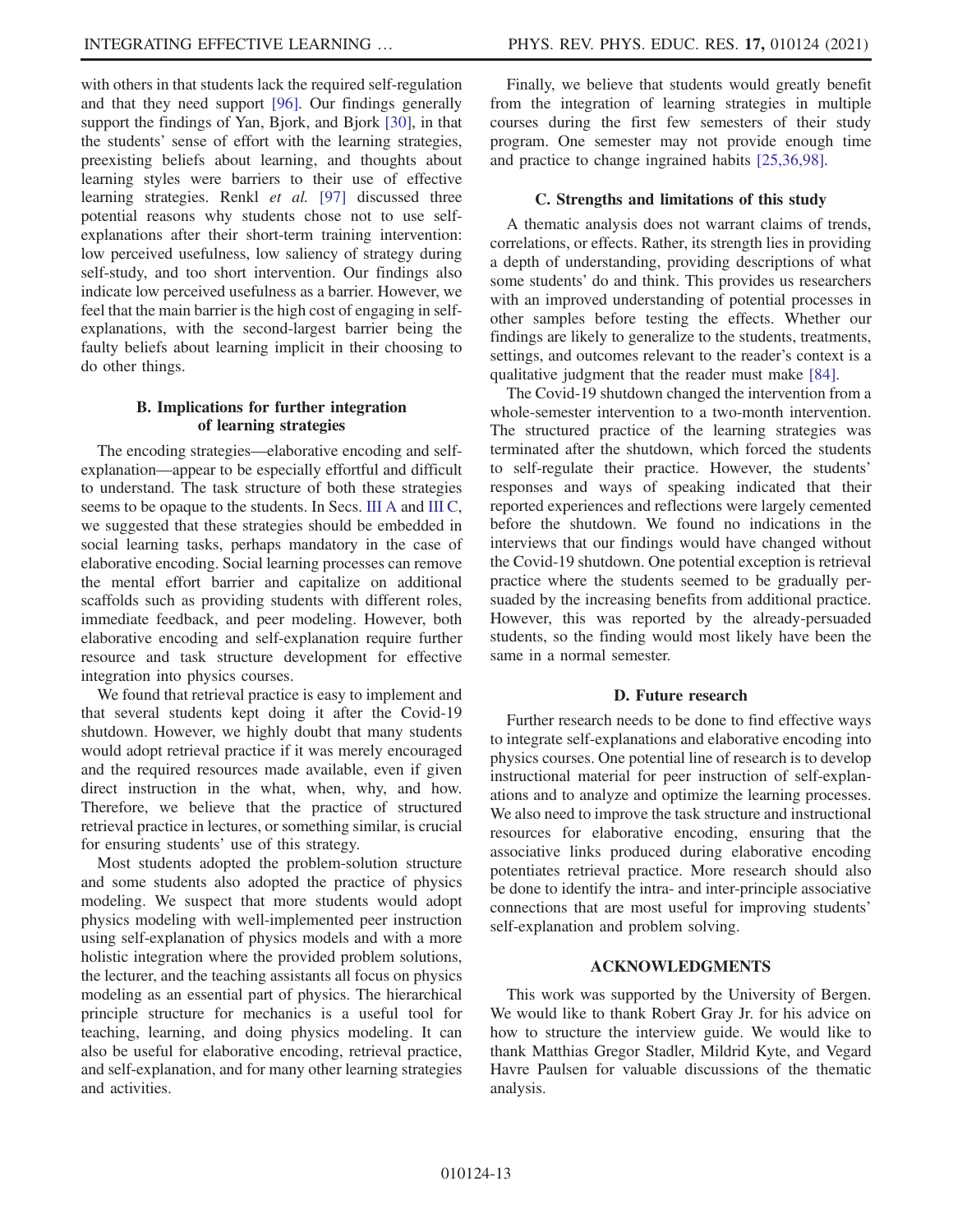- <span id="page-13-0"></span>[1] M. Wells, D. Hestenes, and G. Swackhamer, A modeling method for high-school physics instruction, [Am. J. Phys.](https://doi.org/10.1119/1.17849) 63[, 606 \(1995\).](https://doi.org/10.1119/1.17849)
- [2] D. Hestenes, Toward a modeling theory of physics instruction, [Am. J. Phys.](https://doi.org/10.1119/1.15129) 55, 440 (1987).
- <span id="page-13-1"></span>[3] J. Larkin, J. McDermott, D. P. Simon, and H. A. Simon, Expert and novice performance in solving physics problems, Science 208[, 1335 \(1980\)](https://doi.org/10.1126/science.208.4450.1335).
- [4] A. J. Mason and C. Singh, Surveying college introductory physics students' attitudes and approaches to problem solving, Eur. J. Phys. 37[, 055704 \(2016\).](https://doi.org/10.1088/0143-0807/37/5/055704)
- <span id="page-13-2"></span>[5] M. T. H. Chi, P. J. Feltovich, and R. Glaser, Categorization and representation of physics problems by experts and novices, Cogn. Sci. 5[, 121 \(1981\)](https://doi.org/10.1207/s15516709cog0502_2).
- <span id="page-13-22"></span>[6] B. Ibrahim, L. Ding, A. F. Heckler, D. R. White, and R. Badeau, Students' conceptual performance on synthesis physics problems with varying mathematical complexity, [Phys. Rev. Phys. Educ. Res.](https://doi.org/10.1103/PhysRevPhysEducRes.13.010133) 13, 010133 (2017).
- <span id="page-13-3"></span>[7] E. Mazur, Peer Instruction: A User's Manual, Prentice Hall Series in Educational Innovation (Prentice Hall, Upper Saddle River, NJ, 1997), p. 253.
- [8] D. Hestenes, M. Wells, and G. Swackhamer, Force Concept Inventory, [Phys. Teach.](https://doi.org/10.1119/1.2343497) 30, 141 (1992).
- <span id="page-13-4"></span>[9] E. Kim and S.-J. Pak, Students do not overcome conceptual difficulties after solving 1000 traditional problems, [Am. J.](https://doi.org/10.1119/1.1484151) Phys. 70[, 759 \(2002\).](https://doi.org/10.1119/1.1484151)
- <span id="page-13-5"></span>[10] V. Gjerde, B. Holst, and S. D. Kolstø, Retrieval practice of a hierarchical principle structure in university introductory physics: Making stronger students, [Phys. Rev. Phys. Educ.](https://doi.org/10.1103/PhysRevPhysEducRes.16.013103) Res. 16[, 013103 \(2020\).](https://doi.org/10.1103/PhysRevPhysEducRes.16.013103)
- <span id="page-13-6"></span>[11] J. R. Anderson and C. D. Schunn, Implications of the ACT-R Learning Theory: No Magic Bullets, in Advances in Instructional Psychology, Volume 5: Educational Design and Cognitive Science, edited by R. Glaser (Routledge, London, 2000), pp. 1–34.
- <span id="page-13-18"></span>[12] W. J. Hopper and D. E. Huber, Learning to recall: Examining recall latencies to test an intra-item learning theory of testing effects, [J. Memory Lang.](https://doi.org/10.1016/j.jml.2018.04.005) 102, 1 (2018).
- [13] D. B. Markant, Active transitive inference: When learner control facilitates integrative encoding, [Cognition](https://doi.org/10.1016/j.cognition.2020.104188) 200, [104188 \(2020\).](https://doi.org/10.1016/j.cognition.2020.104188)
- <span id="page-13-21"></span>[14] K. A. Ericsson and W. Kintsch, Long-term workingmemory, [Psychol. Rev.](https://doi.org/10.1037/0033-295X.102.2.211) 102, 211 (1995).
- [15] P. T. Hardiman, R. Dufresne, and J. P. Mestre, The relation between problem categorization and problem-solving among experts and novices, [Memory Cognit.](https://doi.org/10.3758/BF03197085) 17, 627 [\(1989\).](https://doi.org/10.3758/BF03197085)
- <span id="page-13-7"></span>[16] M. T. H. Chi, M. Bassok, M. W. Lewis, P. Reimann, and R. Glaser, Self-explanations—How students study and use examples in learning to solve problems, [Cogn. Sci.](https://doi.org/10.1207/s15516709cog1302_1) 13, 145 [\(1989\).](https://doi.org/10.1207/s15516709cog1302_1)
- <span id="page-13-20"></span>[17] V. Gjerde et al. Problem solving in basic physics: Effective self-explanations based on four elements with support from retrieval practice (to be published).
- [18] T. v. Gog, N. Rummel, and A. Renkl, Learning how to solve problems by studying examples, in The Cambridge Handbook of Cognition and Education (Cambridge University Press, New York, NY, 2019), pp. 183–208.
- <span id="page-13-23"></span>[19] P. D. Antonenko, C. A. Ogilvie, D. S. Niederhauser, J. Jackman, P. Kumsaikaew, R. R. Marathe, and S. M. Ryan,

Understanding student pathways in context-rich problems, [Educ. Inf. Technol.](https://doi.org/10.1007/s10639-010-9132-x) 16, 323 (2011).

- [20] A. Mason and C. Singh, Assessing expertise in introductory physics using categorization task. [Phys. Rev. ST Phys.](https://doi.org/10.1103/PhysRevSTPER.7.020110) Educ. Res. 7[, 020110 \(2011\)](https://doi.org/10.1103/PhysRevSTPER.7.020110).
- <span id="page-13-8"></span>[21] J. Dunlosky, K. A. Rawson, E. J. Marsh, M. J. Nathan, and D. T. Willingham, Improving students' learning with effective learning techniques: Promising directions from cognitive and educational psychology, [Psychol. Sci. Publ.](https://doi.org/10.1177/1529100612453266) Interest 14[, 4 \(2013\).](https://doi.org/10.1177/1529100612453266)
- [22] H. L. Roediger and M. A. Pyc, Inexpensive techniques to improve education: Applying cognitive psychology to enhance educational practice, [J. Appl. Res. Memory Cogn.](https://doi.org/10.1016/j.jarmac.2012.09.002) 1[, 242 \(2012\).](https://doi.org/10.1016/j.jarmac.2012.09.002)
- <span id="page-13-9"></span>[23] T. Zu, J. Munsell, and N. S. Rebello, Comparing retrievalbased practice and peer instruction in physics learning, [Phys. Rev. Phys. Educ. Res.](https://doi.org/10.1103/PhysRevPhysEducRes.15.010105) 15, 010105 (2019).
- <span id="page-13-10"></span>[24] R. A. Bjork, J. Dunlosky, and N. Kornell, Self-regulated learning: Beliefs, techniques, and illusions, [Annu. Rev.](https://doi.org/10.1146/annurev-psych-113011-143823) Psychol. 64[, 417 \(2013\)](https://doi.org/10.1146/annurev-psych-113011-143823).
- <span id="page-13-11"></span>[25] J. Hattie, J. Biggs, and N. Purdie, Effects of learning skills interventions on student learning: A meta-analysis, [Rev.](https://doi.org/10.3102/00346543066002099) Educ. Res. 66[, 99 \(1996\).](https://doi.org/10.3102/00346543066002099)
- <span id="page-13-12"></span>[26] R. N. Blasiman, J. Dunlosky, and K. A. Rawson, The what, how much, and when of study strategies: comparing intended versus actual study behaviour. [Memory](https://doi.org/10.1080/09658211.2016.1221974) 25, 784 [\(2017\).](https://doi.org/10.1080/09658211.2016.1221974)
- <span id="page-13-13"></span>[27] J. M. Logan et al., Metacognition and the spacing effect: the role of repetition, feedback, and instruction on judgments of learning for massed and spaced rehearsal, [Metacognition Learn.](https://doi.org/10.1007/s11409-012-9090-3) 7, 175 (2012).
- [28] N. Kornell and L. K. Son, Learners' choices and beliefs about self-testing, Memory 17[, 493 \(2009\)](https://doi.org/10.1080/09658210902832915).
- [29] J. G. Tullis, J. R. Finley, and A. S. Benjamin, Metacognition of the testing effect: Guiding learners to predict the benefits of retrieval, [Memory Cognit.](https://doi.org/10.3758/s13421-012-0274-5) 41, 429 [\(2013\).](https://doi.org/10.3758/s13421-012-0274-5)
- <span id="page-13-14"></span>[30] V. X. Yan, E. L. Bjork, and R. A. Bjork, On the difficulty of mending metacognitive illusions: A priori theories, fluency effects, and misattributions of the interleaving benefit, [J. Exp. Psychol. Gen.](https://doi.org/10.1037/xge0000177) 145, 918 (2016).
- <span id="page-13-17"></span>[31] C. Dignath and M. V. J. Veenman, The role of direct strategy instruction and indirect activation of self-regulated learning-evidence from classroom observation studies, Educ. Psychol. Rev., [https://doi.org/10.1007/s10648-020-](https://doi.org/10.1007/s10648-020-09534-0) [09534-0 \(2020\).](https://doi.org/10.1007/s10648-020-09534-0)
- [32] A. Tricot and J. Sweller, Domain-specific knowledge and why teaching generic skills does not work, [Educ. Psychol.](https://doi.org/10.1007/s10648-013-9243-1) Rev. 26[, 265 \(2014\).](https://doi.org/10.1007/s10648-013-9243-1)
- <span id="page-13-15"></span>[33] O.O. Adesope, D.A. Trevisan, and N. Sundararajan, Rethinking the use of tests: A meta-analysis of practice testing (vol 87, pg 659, 2017), [Rev. Educ. Res.](https://doi.org/10.3102/0034654316689306) 87, 659 [\(2017\).](https://doi.org/10.3102/0034654316689306)
- <span id="page-13-19"></span>[34] S.C. Pan and T.C. Rickard, Transfer of test-enhanced learning: Meta-analytic review and synthesis, [Psychol.](https://doi.org/10.1037/bul0000151) Bull. 144[, 710 \(2018\)](https://doi.org/10.1037/bul0000151).
- <span id="page-13-16"></span>[35] R. A. R. Gurung and K. Burns, Putting evidence-based claims to the test: A multi-site classroom study of retrieval practice and spaced practice, [Appl. Cogn. Psychol.](https://doi.org/10.1002/acp.3507) 33, 732 [\(2019\).](https://doi.org/10.1002/acp.3507)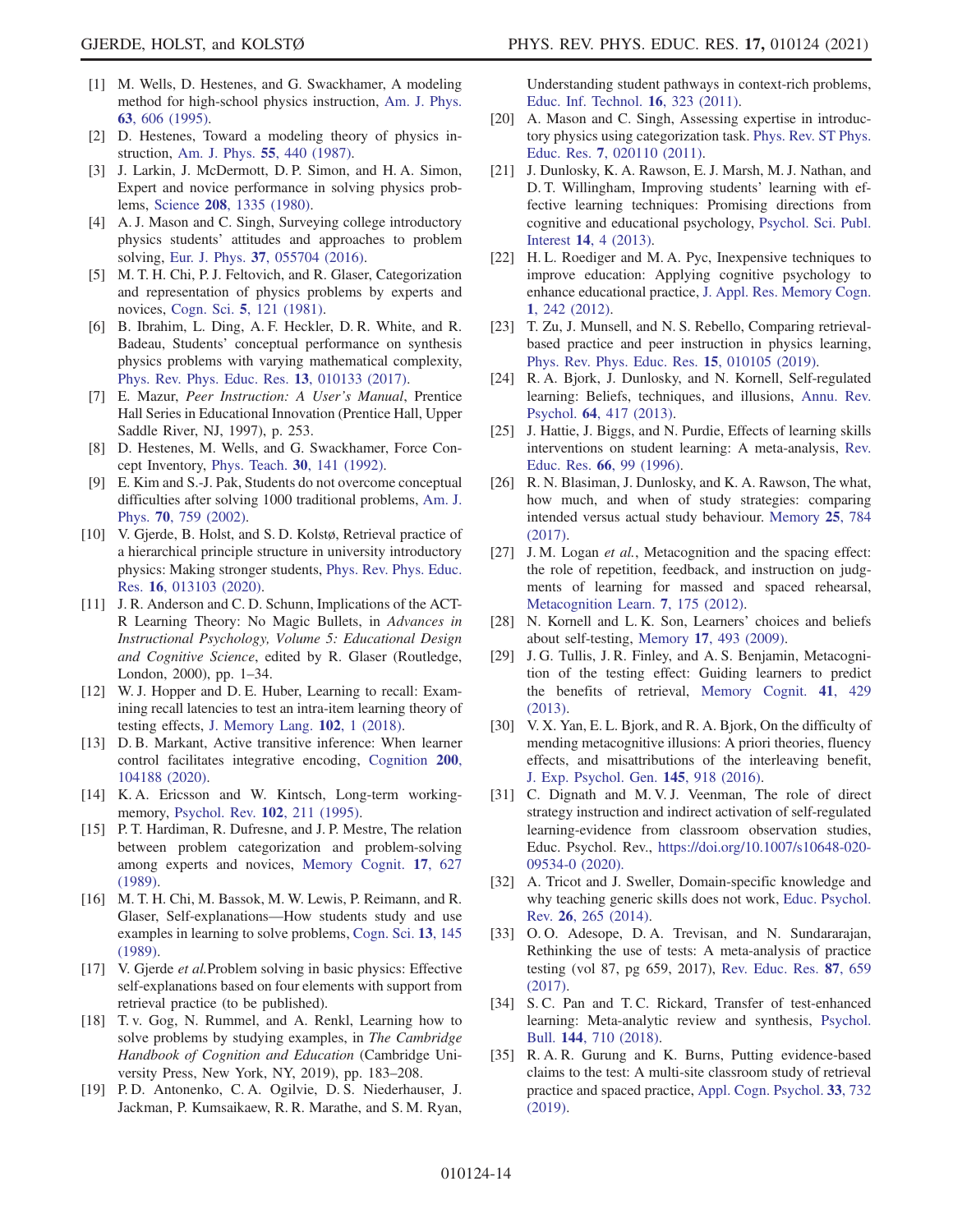- <span id="page-14-0"></span>[36] F. Biwer et al., Fostering effective learning strategies in higher education—A mixed-methods study, [J. Appl. Res.](https://doi.org/10.1016/j.jarmac.2020.03.004) [Memory Cognit.](https://doi.org/10.1016/j.jarmac.2020.03.004) 9, 186 (2020).
- <span id="page-14-1"></span>[37] T. Endres et al., Improving lifelong learning by fostering students' learning strategies at university, Psychol. Lear. Teach.-Plat., <https://doi.org/10.1177/1475725720952025> [\(2020\).](https://doi.org/10.1177/1475725720952025)
- <span id="page-14-2"></span>[38] D.L. Dinsmore, Strategic Processing in Education, Educ. Psych Insights (Routledge, New York, NY, 2018), p. 159.
- <span id="page-14-3"></span>[39] P. M. Gollwitzer, Implementation intentions—Strong effects of simple plans, [Am. Psychol.](https://doi.org/10.1037/0003-066X.54.7.493) 54, 493 (1999).
- <span id="page-14-4"></span>[40] R.E. Mayer, The Cambridge Handbook of Multimedia Learning, 2nd ed., Cambridge Handbooks in Psychology (Cambridge University Press, New York, 2014), p. 930.
- <span id="page-14-5"></span>[41] P. A. Alexander, The development of expertise: The journey from acclimation to proficiency, [Educ. Res.](https://doi.org/10.3102/0013189X032008010) 32, [10 \(2003\).](https://doi.org/10.3102/0013189X032008010)
- <span id="page-14-6"></span>[42] See Supplemental Material at [http://link.aps.org/](http://link.aps.org/supplemental/10.1103/PhysRevPhysEducRes.17.010124) [supplemental/10.1103/PhysRevPhysEducRes.17.010124](http://link.aps.org/supplemental/10.1103/PhysRevPhysEducRes.17.010124) for contains the instructional tools, the original quotes with English translations, and the interview guide.
- [43] C. A. Rowland, The effect of testing versus restudy on retention: A meta-analytic review of the testing effect, [Psychol. Bull.](https://doi.org/10.1037/a0037559) 140, 1432 (2014).
- <span id="page-14-7"></span>[44] V. Braun and V. Clarke, Using thematic analysis in psychology, [Qual. Res. Psychology](https://doi.org/10.1191/1478088706qp063oa) 3, 77 (2006).
- <span id="page-14-8"></span>[45] J. A. Maxwell, The importance of qualitative research for causal explanation in education, [Qual. Inquiry](https://doi.org/10.1177/1077800412452856) 18, 655 [\(2012\).](https://doi.org/10.1177/1077800412452856)
- [46] M. V. J. Veenman, B. H. A. M. Van Hout-Wolters, and P. Afflerbach, Metacognition and learning: Conceptual and methodological considerations. [Metacogn. Learn.](https://doi.org/10.1007/s11409-006-6893-0) 1, 3  $(2006)$ .
- <span id="page-14-9"></span>[47] G. L. Bradshaw and J. R. Anderson, Elaborative encoding as an explanation of levels of processing, [J. Verb. Learn.](https://doi.org/10.1016/S0022-5371(82)90531-X) [Verb. Behav.](https://doi.org/10.1016/S0022-5371(82)90531-X) 21, 165 (1982).
- <span id="page-14-11"></span>[48] B. S. Stein et al., Elaboration and knowledge acquisition, [Memory Cognit.](https://doi.org/10.3758/BF03198315) 12, 522 (1984).
- [49] J. Anderson and L. Reder, An elaborative processing explanation of depth processing, in Levels of Processing in Human Memory, edited by L. S. Cermak and F. I. M. Craik (Lawrence Erlbaum Associates; Hillsdale, N.Y., 1979).
- <span id="page-14-10"></span>[50] B. S. Stein and J. D. Bransford, Constraints on effective elaboration—Effects of precision and subject generation, [J. Verb. Learn. Verb. Behav.](https://doi.org/10.1016/S0022-5371(79)90481-X) 18, 769 (1979).
- <span id="page-14-12"></span>[51] J. R. Anderson, D. Bothell, M. D. Byrne, S. Douglass, C. Lebiere, and Y. Qin, An integrated theory of the mind, Psychol. Rev. 111[, 1036 \(2004\).](https://doi.org/10.1037/0033-295X.111.4.1036)
- <span id="page-14-13"></span>[52] P. I. Pavlik and J. R. Anderson, Using a model to compute the optimal schedule of practice, [J. Exp. Psychol. Appl.](https://doi.org/10.1037/1076-898X.14.2.101) 14, [101 \(2008\)](https://doi.org/10.1037/1076-898X.14.2.101).
- [53] L. G. Eglington and P. I. Pavlik Jr., Optimizing practice scheduling requires quantitative tracking of individual item performance, Sci. Learn. 5[, 15 \(2020\).](https://doi.org/10.1038/s41539-020-00074-4)
- [54] M. Racsmány, Á. Szőllősi, and M. Marián, Reversing the testing effect by feedback is a matter of performance criterion at practice, [Memory Cognit.](https://doi.org/10.3758/s13421-020-01041-5) 48, 1161 [\(2020\).](https://doi.org/10.3758/s13421-020-01041-5)
- <span id="page-14-14"></span>[55] N. Kornell, R. A. Bjork, and M. A. Garcia, Why tests appear to prevent forgetting: A distribution-based bifurcation model, [J. Memory Language](https://doi.org/10.1016/j.jml.2011.04.002) 65, 85 (2011).
- [56] W. J. Hopper and D. E. Huber, Testing the primary and convergent retrieval model of recall: Recall practice produces faster recall success but also faster recall failure, [Memory Cognit.](https://doi.org/10.3758/s13421-019-00903-x) 47, 816 (2019).
- <span id="page-14-15"></span>[57] L. M. Reder, X. L. Liu, A. Keinath, and V. Popov, Building knowledge requires bricks, not sand: The critical role of familiar constituents in learning. [Psychon. Bull. Rev.](https://doi.org/10.3758/s13423-015-0889-1) 23, [271 \(2016\)](https://doi.org/10.3758/s13423-015-0889-1).
- [58] Z. F. Shen *et al.*, Item strength affects working memory capacity, [Memory Cognit.](https://doi.org/10.3758/s13421-017-0758-4) 46, 204 (2018).
- [59] M. C. Lovett, L. Z. Daily, and L. M. Reder, A source activation theory of working memory: cross-task prediction of performance in ACT-R, [Cogn. Systems Res.](https://doi.org/10.1016/S1389-0417(99)00012-1) 1, 99 [\(2000\).](https://doi.org/10.1016/S1389-0417(99)00012-1)
- <span id="page-14-16"></span>[60] J. R. Anderson, J. M. Fincham, and S. Douglass, Practice and retention: A unifying analysis, [J. Exper. Psychol.-](https://doi.org/10.1037/0278-7393.25.5.1120) [Learn. Memory Cognit.](https://doi.org/10.1037/0278-7393.25.5.1120) 25, 1120 (1999).
- [61] A. C. Butler, Repeated testing produces superior transfer of learning relative to repeated studying, [J. Exper. Psychol.-](https://doi.org/10.1037/a0019902) [Learn. Memory Cognit.](https://doi.org/10.1037/a0019902) 36, 1118 (2010).
- [62] S. K. Carpenter, Testing enhances the transfer of learning, [Curr. Dir. Psychol. Sci.](https://doi.org/10.1177/0963721412452728) 21, 279 (2012).
- [63] D. Rohrer, K. Taylor, and B. Sholar, Tests enhance the transfer of learning, [J. Exper. Psychol.-Learn. Memory](https://doi.org/10.1037/a0017678) Cognit. 36[, 233 \(2010\)](https://doi.org/10.1037/a0017678).
- <span id="page-14-17"></span>[64] B. Pastotter and K. H. Bauml, Retrieval practice enhances new learning: The forward effect of testing, [Front. Psychol.](https://doi.org/10.3389/fpsyg.2014.00286) 5[, 286 \(2014\).](https://doi.org/10.3389/fpsyg.2014.00286)
- [65] J. C. K. Chan, C. A. Meissner, and S. D. Davis, Retrieval potentiates new learning: A theoretical and meta-analytic review, [Psychol. Bull.](https://doi.org/10.1037/bul0000166) 144, 1111 (2018).
- [66] K. T. Wissman, K. A. Rawson, and M. A. Pyc, The interim test effect: Testing prior material can facilitate the learning of new material, [Psychon. Bull. Rev.](https://doi.org/10.3758/s13423-011-0140-7) 18, 1140 (2011).
- <span id="page-14-18"></span>[67] J. R. Anderson and J. M. Fincham, Extending problemsolving procedures through reflection, [Cogn. Psychol.](https://doi.org/10.1016/j.cogpsych.2014.06.002) 74, [1 \(2014\).](https://doi.org/10.1016/j.cogpsych.2014.06.002)
- <span id="page-14-19"></span>[68] J. J. Williams and T. Lombrozo, The role of explanation in discovery and generalization: Evidence from category learning, Cogn. Sci. 34[, 776 \(2010\)](https://doi.org/10.1111/j.1551-6709.2010.01113.x).
- [69] J. J. Williams and T. Lombrozo, Explanation and prior knowledge interact to guide learning, [Cogn. Psychol.](https://doi.org/10.1016/j.cogpsych.2012.09.002) 66, [55 \(2013\).](https://doi.org/10.1016/j.cogpsych.2012.09.002)
- [70] R. M. F. Wong, M. J. Lawson, and J. Keeves, The effects of self-explanation training on students' problem solving in high-school mathematics, Learn. Instr. 12[, 233 \(2002\).](https://doi.org/10.1016/S0959-4752(01)00027-5)
- <span id="page-14-21"></span>[71] A. Renkl, Learning from worked-out examples: A study on individual differences, [Cogn. Sci.](https://doi.org/10.1207/s15516709cog2101_1) 21, 1 (1997).
- [72] J. R. Anderson, J. M. Fincham, and S. Douglass, The role of examples and rules in the acquisition of a cognitive skill, [J. Exper. Psychol.-Learn. Memory Cognit.](https://doi.org/10.1037/0278-7393.23.4.932) 23, 932 (1997).
- [73] V. Aleven and K. R. Koedinger, An effective metacognitive strategy: Learning by doing and explaining with a computer-based cognitive tutor, Cogn. Sci. 26[, 147 \(2002\)](https://doi.org/10.1207/s15516709cog2602_1).
- <span id="page-14-20"></span>[74] H. S. Lee, S. Betts, and J. R. Anderson, Embellishing problem-solving examples with deep structure information facilitates transfer, [J. Exp. Educ.](https://doi.org/10.1080/00220973.2016.1180277) 85, 309 (2017).